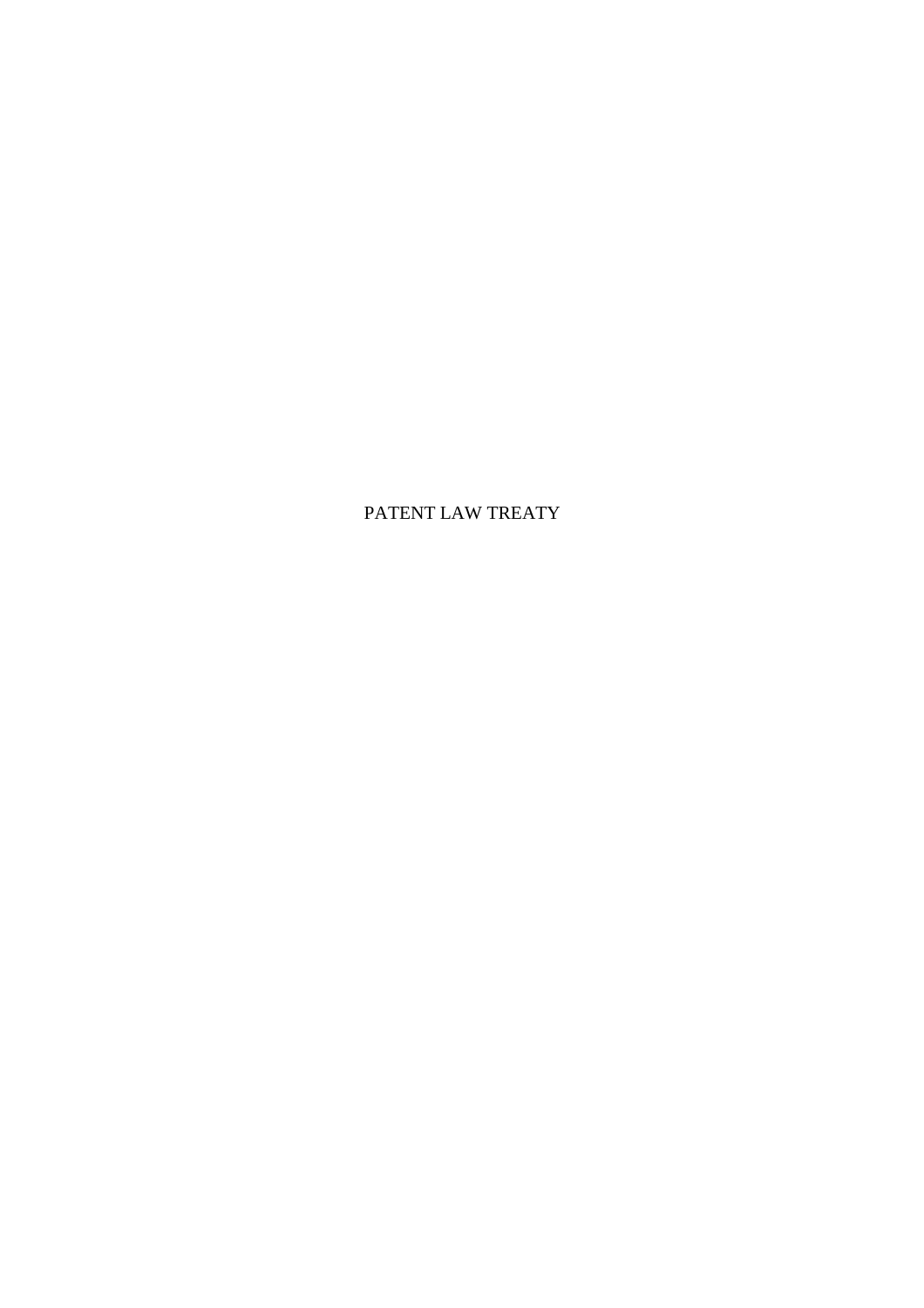# PATENT LAW TREATY

# *TABLE OF CONTENTS*

| Article 1  | <b>Abbreviated Expressions</b>                                                           |
|------------|------------------------------------------------------------------------------------------|
| Article 2  | <b>General Principles</b>                                                                |
| Article 3  | Applications and Patents to Which the Treaty Applies                                     |
| Article 4  | <b>Security Exception</b>                                                                |
| Article 5  | <b>Filing Date</b>                                                                       |
| Article 6  | Application                                                                              |
| Article 7  | Representation                                                                           |
| Article 8  | Communications; Addresses                                                                |
| Article 9  | <b>Notifications</b>                                                                     |
| Article 10 | Validity of Patent; Revocation                                                           |
| Article 11 | Relief in Respect of Time Limits                                                         |
| Article 12 | Reinstatement of Rights After a Finding of<br>Due Care or Unintentionality by the Office |
| Article 13 | Correction or Addition of Priority Claim;<br><b>Restoration of Priority Right</b>        |
| Article 14 | Regulations                                                                              |
| Article 15 | <b>Relation to the Paris Convention</b>                                                  |
| Article 16 | Effect of Revisions, Amendments and Modifications of<br>the Patent Cooperation Treaty    |
| Article 17 | Assembly                                                                                 |
| Article 18 | <b>International Bureau</b>                                                              |
| Article 19 | Revisions                                                                                |
| Article 20 | Becoming Party to the Treaty                                                             |
| Article 21 | Entry into Force; Effective Dates of Ratifications<br>and Accessions                     |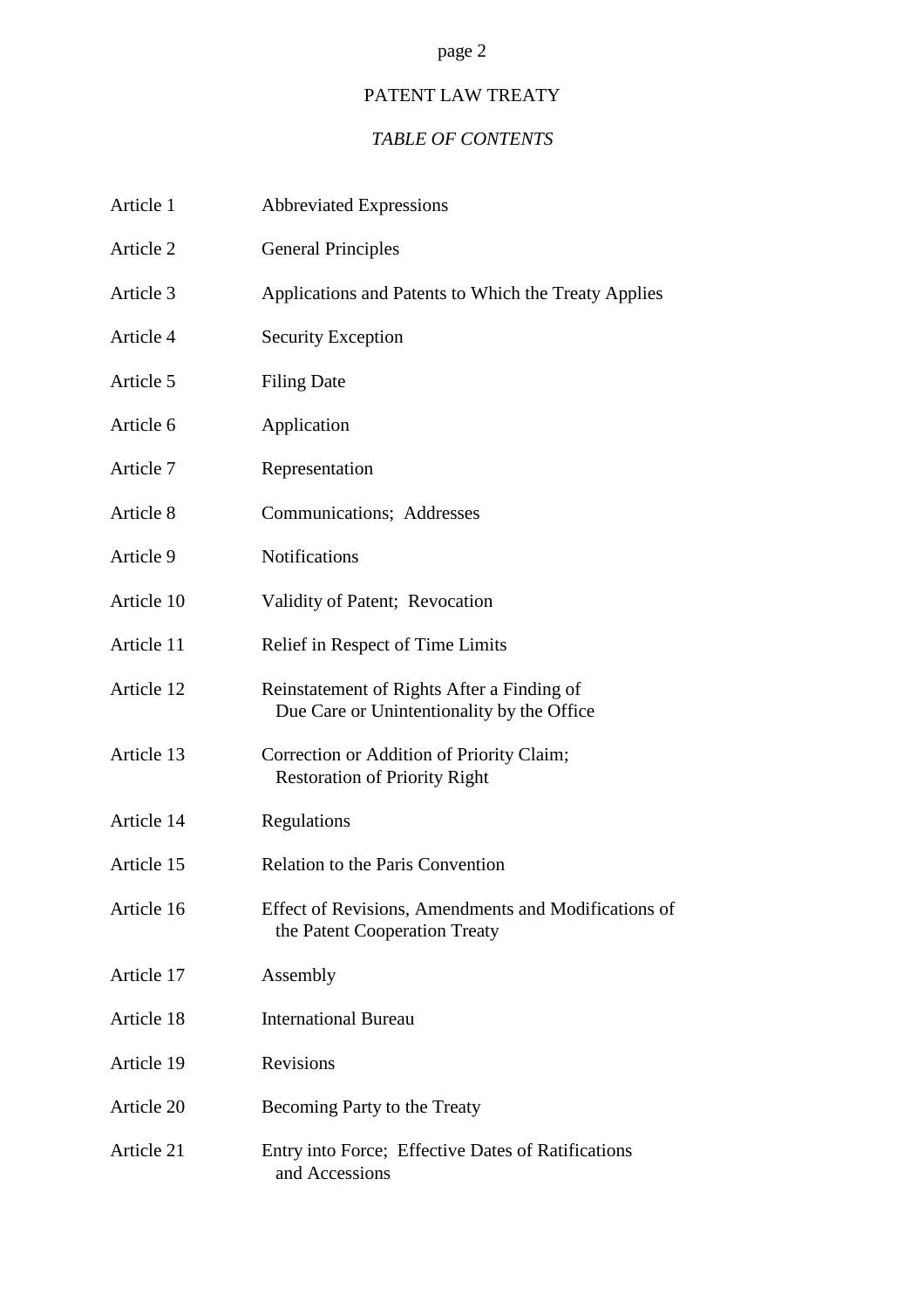| Article 22 | Application of the Treaty to Existing Applications<br>and Patents |
|------------|-------------------------------------------------------------------|
| Article 23 | Reservations                                                      |
| Article 24 | Denunciation of the Treaty                                        |
| Article 25 | Languages of the Treaty                                           |
| Article 26 | Signature of the Treaty                                           |
| Article 27 | Depositary; Registration                                          |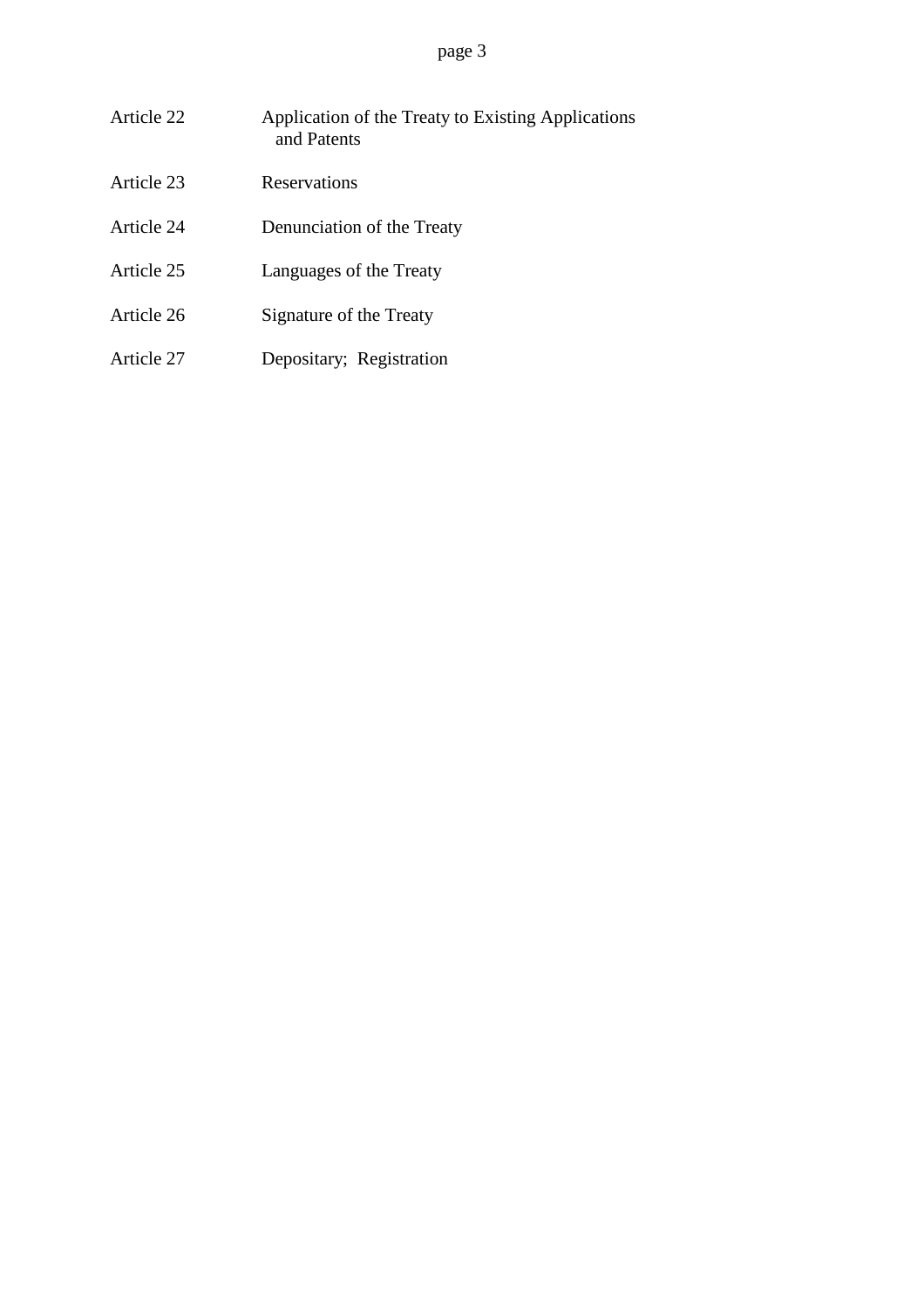#### *Article 1*

### *Abbreviated Expressions*

For the purposes of this Treaty, unless expressly stated otherwise:

(i) "Office" means the authority of a Contracting Party entrusted with the granting of patents or with other matters covered by this Treaty;

(ii) "application" means an application for the grant of a patent, as referred to in Article 3;

(iii) "patent" means a patent as referred to in Article 3;

(iv) references to a "person" shall be construed as including, in particular, a natural person and a legal entity;

(v) "communication" means any application, or any request, declaration, document, correspondence or other information relating to an application or patent, whether relating to a procedure under this Treaty or not, which is filed with the Office;

(vi) "records of the Office" means the collection of information maintained by the Office, relating to and including the applications filed with, and the patents granted by, that Office or another authority with effect for the Contracting Party concerned, irrespective of the medium in which such information is maintained;

(vii) "recordation" means any act of including information in the records of the Office;

(viii) "applicant" means the person whom the records of the Office show, pursuant to the applicable law, as the person who is applying for the patent, or as another person who is filing or prosecuting the application;

(ix) "owner" means the person whom the records of the Office show as the owner of the patent;

(x) "representative" means a representative under the applicable law;

(xi) "signature" means any means of self-identification;

(xii) "a language accepted by the Office" means any one language accepted by the Office for the relevant procedure before the Office;

(xiii) "translation" means a translation into a language or, where appropriate, a transliteration into an alphabet or character set, accepted by the Office;

(xiv) "procedure before the Office" means any procedure in proceedings before the Office with respect to an application or patent;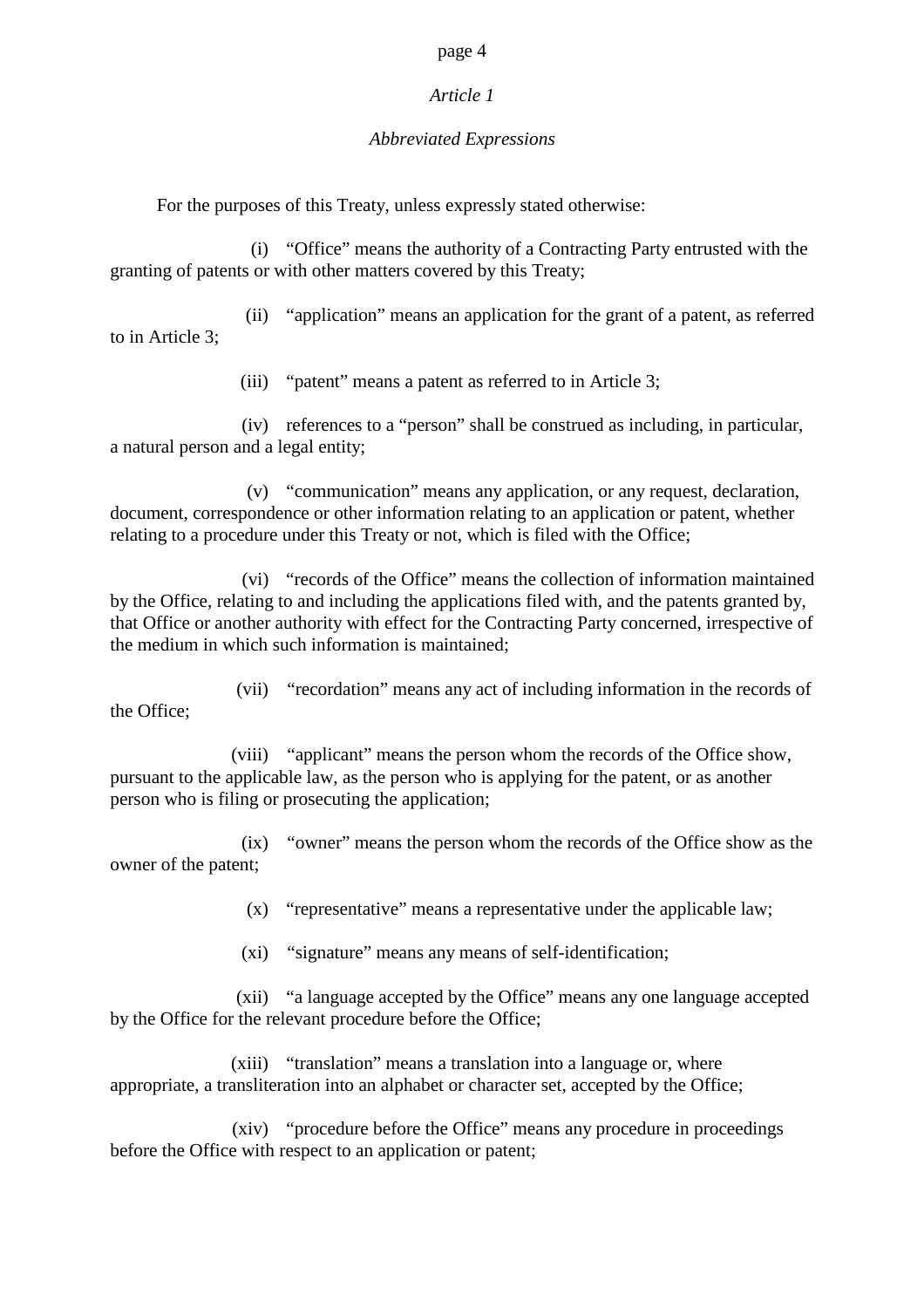(xv) except where the context indicates otherwise, words in the singular include the plural, and *vice versa*, and masculine personal pronouns include the feminine;

(xvi) "Paris Convention" means the Paris Convention for the Protection of Industrial Property, signed on March 20, 1883, as revised and amended;

(xvii) "Patent Cooperation Treaty" means the Patent Cooperation Treaty, signed on June 19, 1970, together with the Regulations and the Administrative Instructions under that Treaty, as revised, amended and modified;

(xviii) "Contracting Party" means any State or intergovernmental organization that is party to this Treaty;

(xix) "applicable law" means, where the Contracting Party is a State, the law of that State and, where the Contracting Party is an intergovernmental organization, the legal enactments under which that intergovernmental organization operates;

(xx) "instrument of ratification" shall be construed as including instruments of acceptance or approval;

(xxi) "Organization" means the World Intellectual Property Organization;

(xxii) "International Bureau" means the International Bureau of the

Organization;

(xxiii) "Director General" means the Director General of the Organization.

### *Article 2*

### *General Principles*

(1) [*More Favorable Requirements*] A Contracting Party shall be free to provide for requirements which, from the viewpoint of applicants and owners, are more favorable than the requirements referred to in this Treaty and the Regulations, other than Article 5.

(2) [*No Regulation of Substantive Patent Law*] Nothing in this Treaty or the Regulations is intended to be construed as prescribing anything that would limit the freedom of a Contracting Party to prescribe such requirements of the applicable substantive law relating to patents as it desires.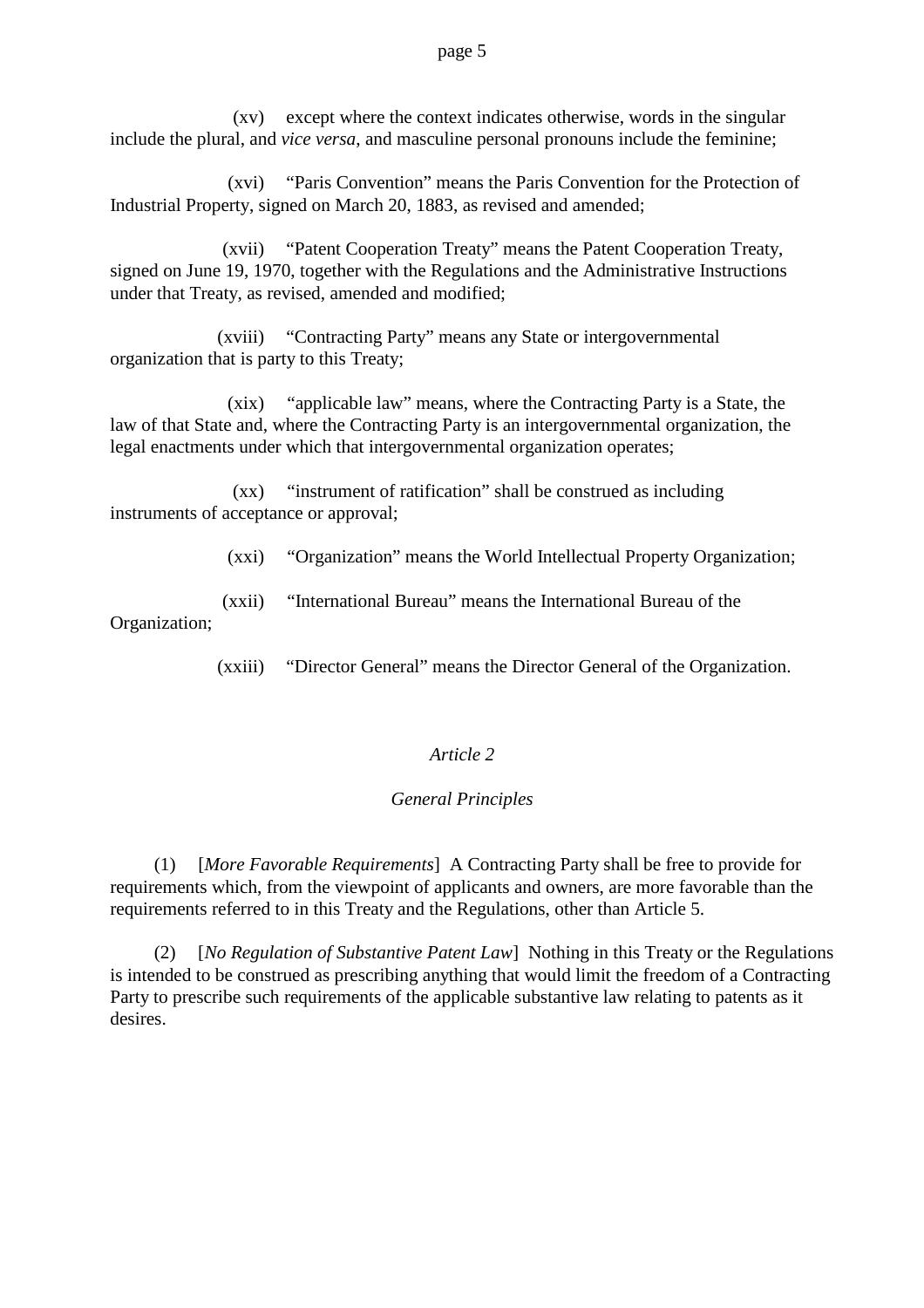### *Article 3*

### *Applications and Patents to Which the Treaty Applies*

(1) [*Applications*] (a) The provisions of this Treaty and the Regulations shall apply to national and regional applications for patents for invention and for patents of addition, which are filed with or for the Office of a Contracting Party, and which are:

(i) types of applications permitted to be filed as international applications under the Patent Cooperation Treaty;

(ii) divisional applications of the types of applications referred to in item (i), for patents for invention or for patents of addition, as referred to in Article 4G(1) or (2) of the Paris Convention.

(b) Subject to the provisions of the Patent Cooperation Treaty, the provisions of this Treaty and the Regulations shall apply to international applications, for patents for invention and for patents of addition, under the Patent Cooperation Treaty:

(i) in respect of the time limits applicable under Articles 22 and 39(1) of the Patent Cooperation Treaty in the Office of a Contracting Party;

(ii) in respect of any procedure commenced on or after the date on which processing or examination of the international application may start under Article 23 or 40 of that Treaty.

(2) [*Patents*] The provisions of this Treaty and the Regulations shall apply to national and regional patents for invention, and to national and regional patents of addition, which have been granted with effect for a Contracting Party.

# *Article 4*

### *Security Exception*

Nothing in this Treaty and the Regulations shall limit the freedom of a Contracting Party to take any action it deems necessary for the preservation of essential security interests.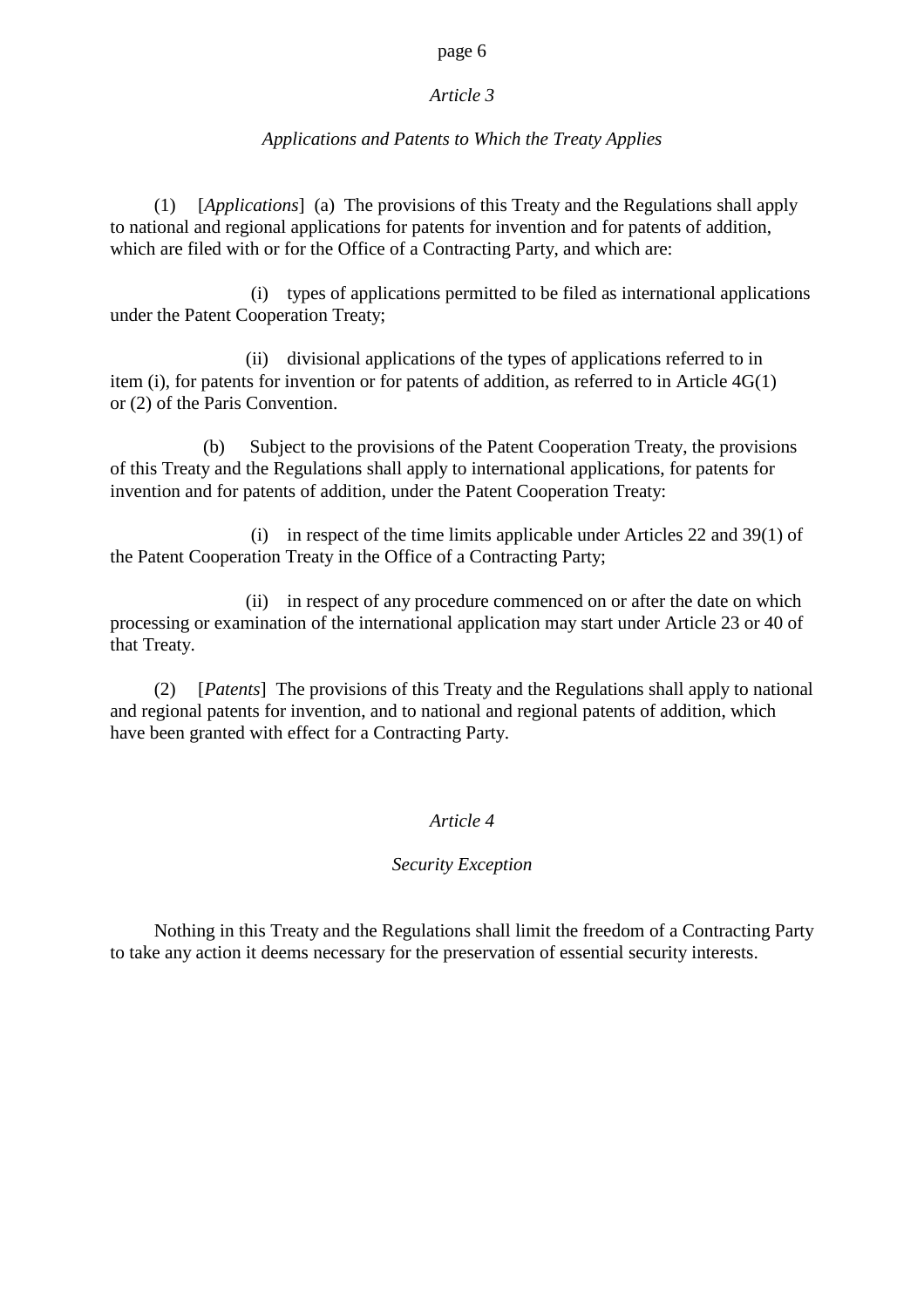### *Article 5*

### *Filing Date*

(1) [*Elements of Application*] (a) Except as otherwise prescribed in the Regulations, and subject to paragraphs (2) to (8), a Contracting Party shall provide that the filing date of an application shall be the date on which its Office has received all of the following elements, filed, at the option of the applicant, on paper or as otherwise permitted by the Office for the purposes of the filing date:

(i) an express or implicit indication to the effect that the elements are intended to be an application;

(ii) indications allowing the identity of the applicant to be established or allowing the applicant to be contacted by the Office;

(iii) a part which on the face of it appears to be a description.

(b) A Contracting Party may, for the purposes of the filing date, accept a drawing as the element referred to in subparagraph (a)(iii).

(c) For the purposes of the filing date, a Contracting Party may require both information allowing the identity of the applicant to be established and information allowing the applicant to be contacted by the Office, or it may accept evidence allowing the identity of the applicant to be established or allowing the applicant to be contacted by the Office, as the element referred to in subparagraph (a)(ii).

(2) [*Language*] (a) A Contracting Party may require that the indications referred to in paragraph  $(1)(a)(i)$  and  $(ii)$  be in a language accepted by the Office.

(b) The part referred to in paragraph  $(1)(a)(iii)$  may, for the purposes of the filing date, be filed in any language.

(3) [*Notification*] Where the application does not comply with one or more of the requirements applied by the Contracting Party under paragraphs (1) and (2), the Office shall, as soon as practicable, notify the applicant, giving the opportunity to comply with any such requirement, and to make observations, within the time limit prescribed in the Regulations.

(4) [*Subsequent Compliance with Requirements*] (a) Where one or more of the requirements applied by the Contracting Party under paragraphs (1) and (2) are not complied with in the application as initially filed, the filing date shall, subject to subparagraph (b) and paragraph (6), be the date on which all of the requirements applied by the Contracting Party under paragraphs (1) and (2) are subsequently complied with.

(b) A Contracting Party may provide that, where one or more of the requirements referred to in subparagraph (a) are not complied with within the time limit prescribed in the Regulations, the application shall be deemed not to have been filed. Where the application is deemed not to have been filed, the Office shall notify the applicant accordingly, indicating the reasons therefor.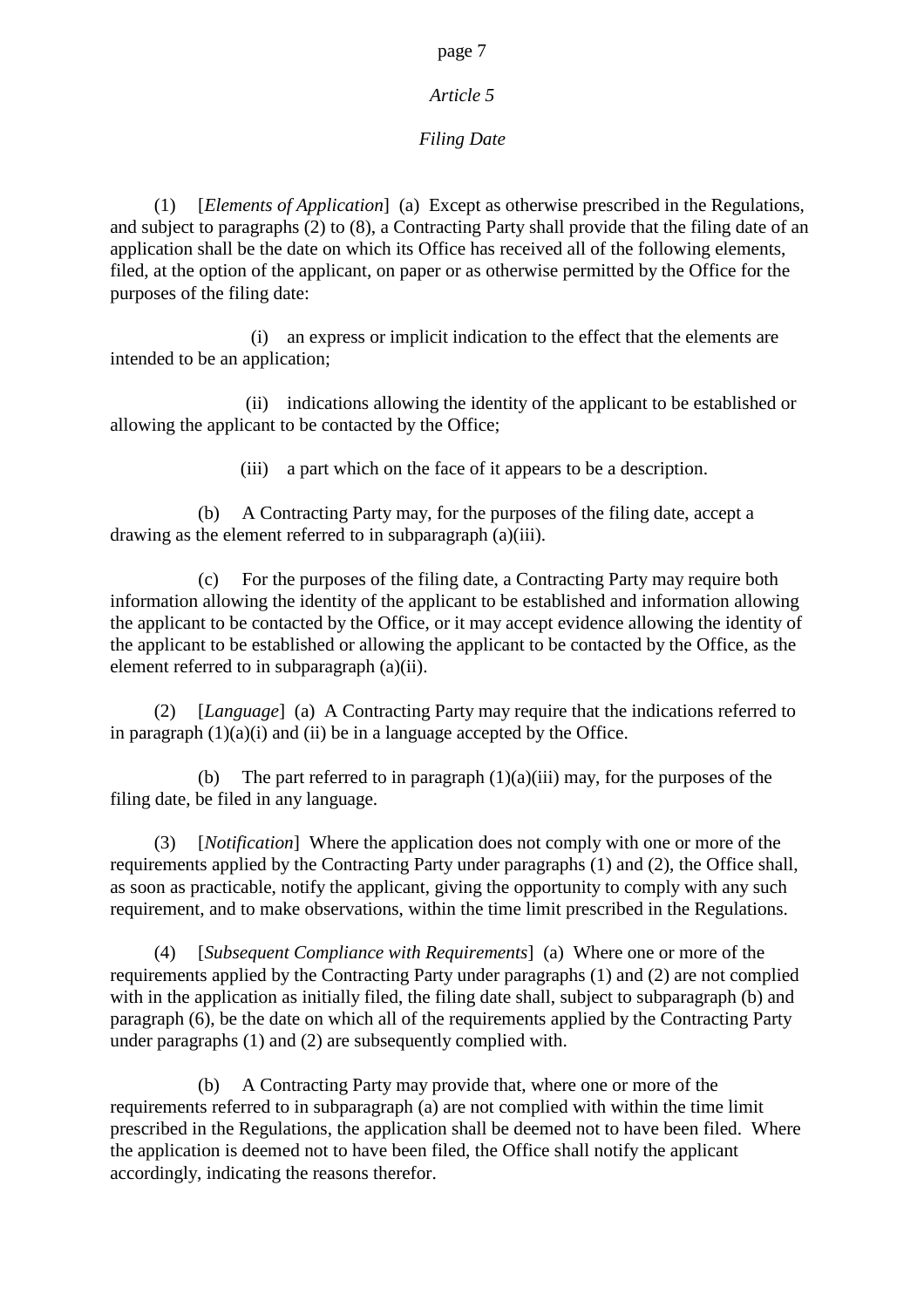(5) [*Notification Concerning Missing Part of Description or Drawing*] Where, in establishing the filing date, the Office finds that a part of the description appears to be missing from the application, or that the application refers to a drawing which appears to be missing from the application, the Office shall promptly notify the applicant accordingly.

(6) [*Filing Date Where Missing Part of Description or Drawing Is Filed*] (a) Where a missing part of the description or a missing drawing is filed with the Office within the time limit prescribed in the Regulations, that part of the description or drawing shall be included in the application, and, subject to subparagraphs (b) and (c), the filing date shall be the date on which the Office has received that part of the description or that drawing, or the date on which all of the requirements applied by the Contracting Party under paragraphs (1) and (2) are complied with, whichever is later.

(b) Where the missing part of the description or the missing drawing is filed under subparagraph (a) to rectify its omission from an application which, at the date on which one or more elements referred to in paragraph  $(1)(a)$  were first received by the Office, claims the priority of an earlier application, the filing date shall, upon the request of the applicant filed within a time limit prescribed in the Regulations, and subject to the requirements prescribed in the Regulations, be the date on which all the requirements applied by the Contracting Party under paragraphs (1) and (2) are complied with.

(c) Where the missing part of the description or the missing drawing filed under subparagraph (a) is withdrawn within a time limit fixed by the Contracting Party, the filing date shall be the date on which the requirements applied by the Contracting Party under paragraphs (1) and (2) are complied with.

(7) [*Replacing Description and Drawings by Reference to a Previously Filed Application* (a) Subject to the requirements prescribed in the Regulations, a reference, made upon the filing of the application, in a language accepted by the Office, to a previously filed application shall, for the purposes of the filing date of the application, replace the description and any drawings.

(b) Where the requirements referred to in subparagraph (a) are not complied with, the application may be deemed not to have been filed. Where the application is deemed not to have been filed, the Office shall notify the applicant accordingly, indicating the reasons therefor.

(8) [*Exceptions*] Nothing in this Article shall limit:

(i) the right of an applicant under Article  $4G(1)$  or (2) of the Paris Convention to preserve, as the date of a divisional application referred to in that Article, the date of the initial application referred to in that Article and the benefit of the right of priority, if any;

(ii) the freedom of a Contracting Party to apply any requirements necessary to accord the benefit of the filing date of an earlier application to an application of any type prescribed in the Regulations.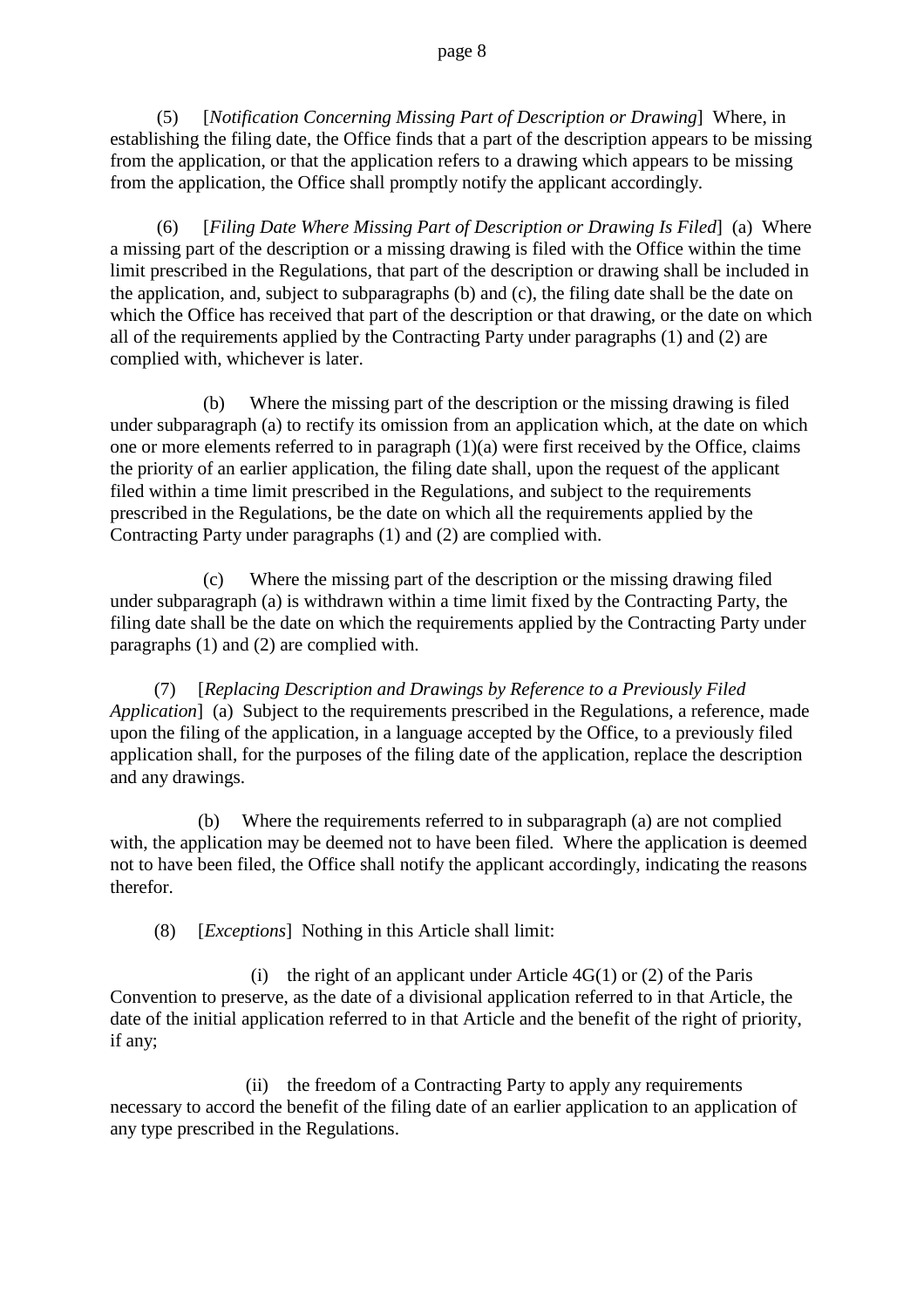### *Article 6*

# *Application*

(1) [*Form or Contents of Application*] Except where otherwise provided for by this Treaty, no Contracting Party shall require compliance with any requirement relating to the form or contents of an application different from or additional to:

(i) the requirements relating to form or contents which are provided for in respect of international applications under the Patent Cooperation Treaty;

(ii) the requirements relating to form or contents compliance with which, under the Patent Cooperation Treaty, may be required by the Office of, or acting for, any State party to that Treaty once the processing or examination of an international application, as referred to in Article 23 or 40 of the said Treaty, has started;

(iii) any further requirements prescribed in the Regulations.

(2) [*Request Form*] (a) A Contracting Party may require that the contents of an application which correspond to the contents of the request of an international application under the Patent Cooperation Treaty be presented on a request Form prescribed by that Contracting Party. A Contracting Party may also require that any further contents allowed under paragraph  $(1)(ii)$  or prescribed in the Regulations pursuant to paragraph  $(1)(iii)$  be contained in that request Form.

(b) Notwithstanding subparagraph (a), and subject to Article 8(1), a Contracting Party shall accept the presentation of the contents referred to in subparagraph (a) on a request Form provided for in the Regulations.

(3) [*Translation*] A Contracting Party may require a translation of any part of the application that is not in a language accepted by its Office. A Contracting Party may also require a translation of the parts of the application, as prescribed in the Regulations, that are in a language accepted by the Office, into any other languages accepted by that Office.

(4) [*Fees*] A Contracting Party may require that fees be paid in respect of the application. A Contracting Party may apply the provisions of the Patent Cooperation Treaty relating to payment of application fees.

(5) [*Priority Document*] Where the priority of an earlier application is claimed, a Contracting Party may require that a copy of the earlier application, and a translation where the earlier application is not in a language accepted by the Office, be filed in accordance with the requirements prescribed in the Regulations.

(6) [*Evidence*] A Contracting Party may require that evidence in respect of any matter referred to in paragraph (1) or (2) or in a declaration of priority, or any translation referred to in paragraph (3) or (5), be filed with its Office in the course of the processing of the application only where that Office may reasonably doubt the veracity of that matter or the accuracy of that translation.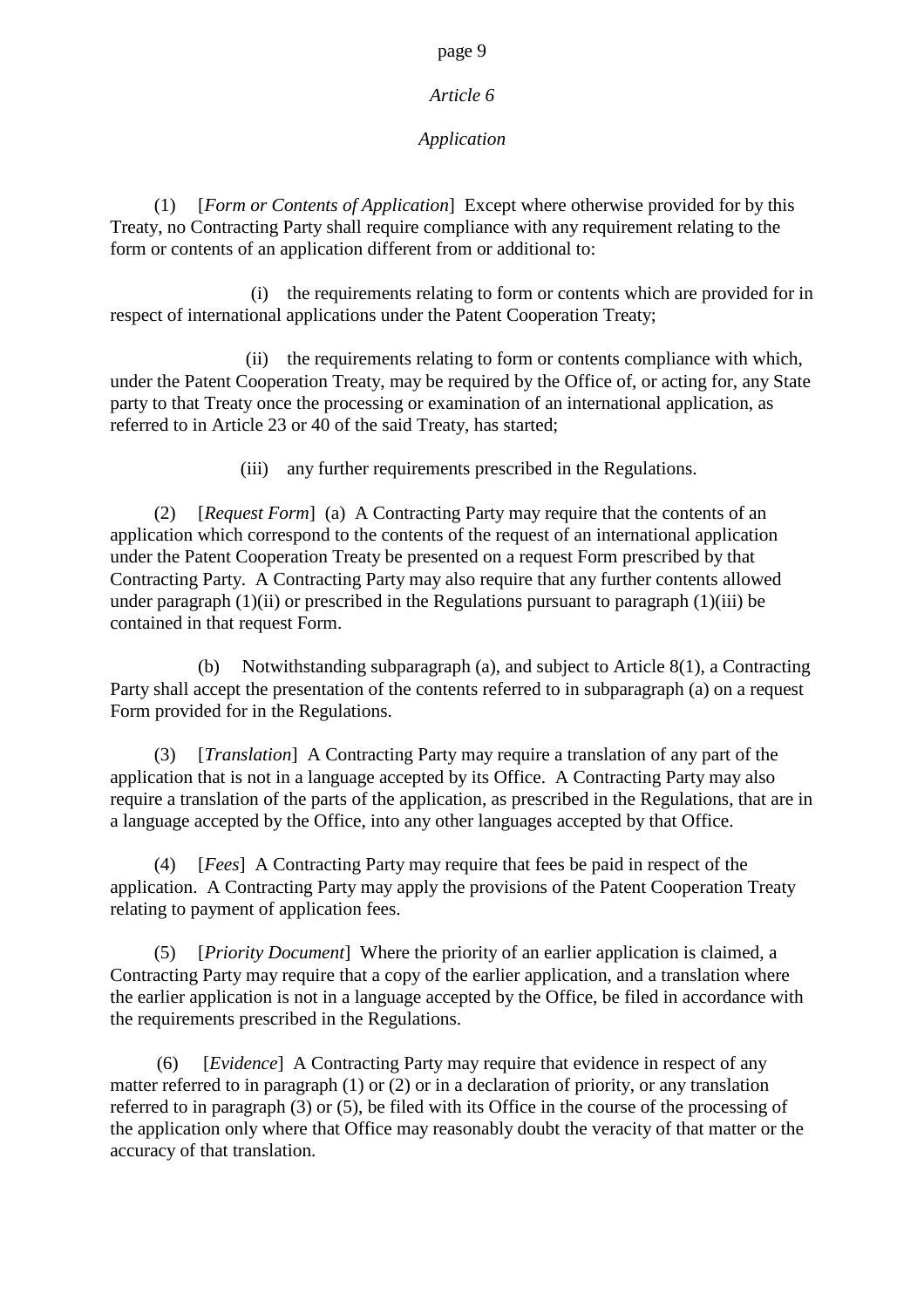(7) [*Notification*] Where one or more of the requirements applied by the Contracting Party under paragraphs (1) to (6) are not complied with, the Office shall notify the applicant, giving the opportunity to comply with any such requirement, and to make observations, within the time limit prescribed in the Regulations.

(8) [*Non-Compliance with Requirements*] (a) Where one or more of the requirements applied by the Contracting Party under paragraphs (1) to (6) are not complied with within the time limit prescribed in the Regulations, the Contracting Party may, subject to subparagraph (b) and Articles 5 and 10, apply such sanction as is provided for in its law.

(b) Where any requirement applied by the Contracting Party under paragraph (1), (5) or (6) in respect of a priority claim is not complied with within the time limit prescribed in the Regulations, the priority claim may, subject to Article 13, be deemed non-existent. Subject to Article 5(7)(b), no other sanctions may be applied.

### *Article 7*

### *Representation*

(1) [*Representatives*] (a) A Contracting Party may require that a representative appointed for the purposes of any procedure before the Office:

(i) have the right, under the applicable law, to practice before the Office in respect of applications and patents;

(ii) provide, as his address, an address on a territory prescribed by the Contracting Party.

(b) Subject to subparagraph (c), an act, with respect to any procedure before the Office, by or in relation to a representative who complies with the requirements applied by the Contracting Party under subparagraph (a), shall have the effect of an act by or in relation to the applicant, owner or other interested person who appointed that representative.

(c) A Contracting Party may provide that, in the case of an oath or declaration or the revocation of a power of attorney, the signature of a representative shall not have the effect of the signature of the applicant, owner or other interested person who appointed that representative.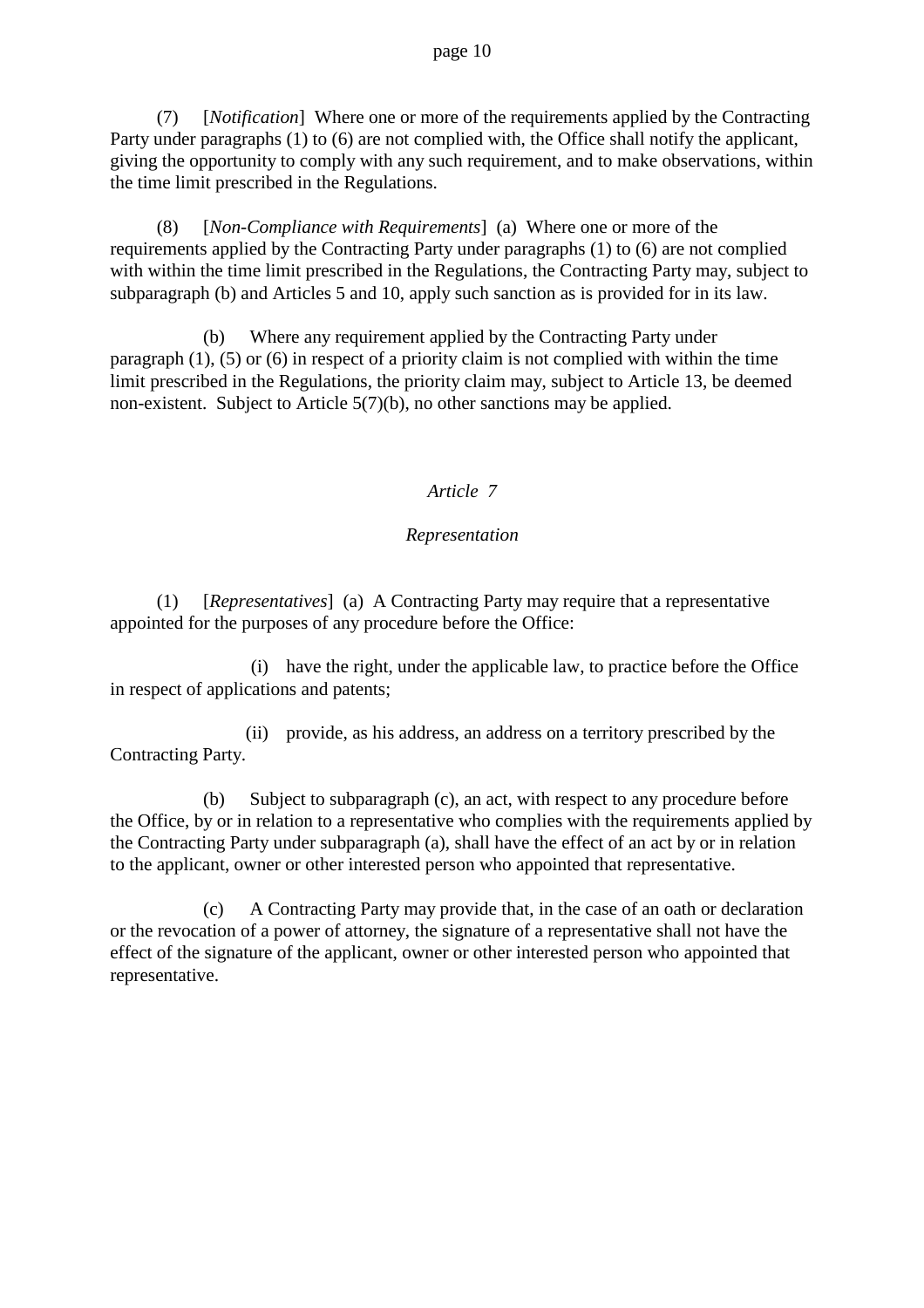(2) [*Mandatory Representation*] (a) A Contracting Party may require that an applicant, owner or other interested person appoint a representative for the purposes of any procedure before the Office, except that an assignee of an application, an applicant, owner or other interested person may act himself before the Office for the following procedures:

- (i) the filing of an application for the purposes of the filing date;
- (ii) the mere payment of a fee;
- (iii) any other procedure as prescribed in the Regulations;

(iv) the issue of a receipt or notification by the Office in respect of any procedure referred to in items (i) to (iii).

(b) A maintenance fee may be paid by any person.

(3) [*Appointment of Representative*] A Contracting Party shall accept that the appointment of the representative be filed with the Office in a manner prescribed in the Regulations.

(4) [*Prohibition of Other Requirements*] No Contracting Party may require that formal requirements other than those referred to in paragraphs (1) to (3) be complied with in respect of the matters dealt with in those paragraphs, except where otherwise provided for by this Treaty or prescribed in the Regulations.

(5) [*Notification*] Where one or more of the requirements applied by the Contracting Party under paragraphs (1) to (3) are not complied with, the Office shall notify the assignee of the application, applicant, owner or other interested person, giving the opportunity to comply with any such requirement, and to make observations, within the time limit prescribed in the Regulations.

(6) [*Non-Compliance with Requirements*] Where one or more of the requirements applied by the Contracting Party under paragraphs (1) to (3) are not complied with within the time limit prescribed in the Regulations, the Contracting Party may apply such sanction as is provided for in its law.

#### *Article 8*

#### *Communications; Addresses*

(1) [*Form and Means of Transmittal of Communications*] (a) Except for the establishment of a filing date under Article 5(1), and subject to Article 6(1), the Regulations shall, subject to subparagraphs (b) to (d), set out the requirements which a Contracting Party shall be permitted to apply as regards the form and means of transmittal of communications.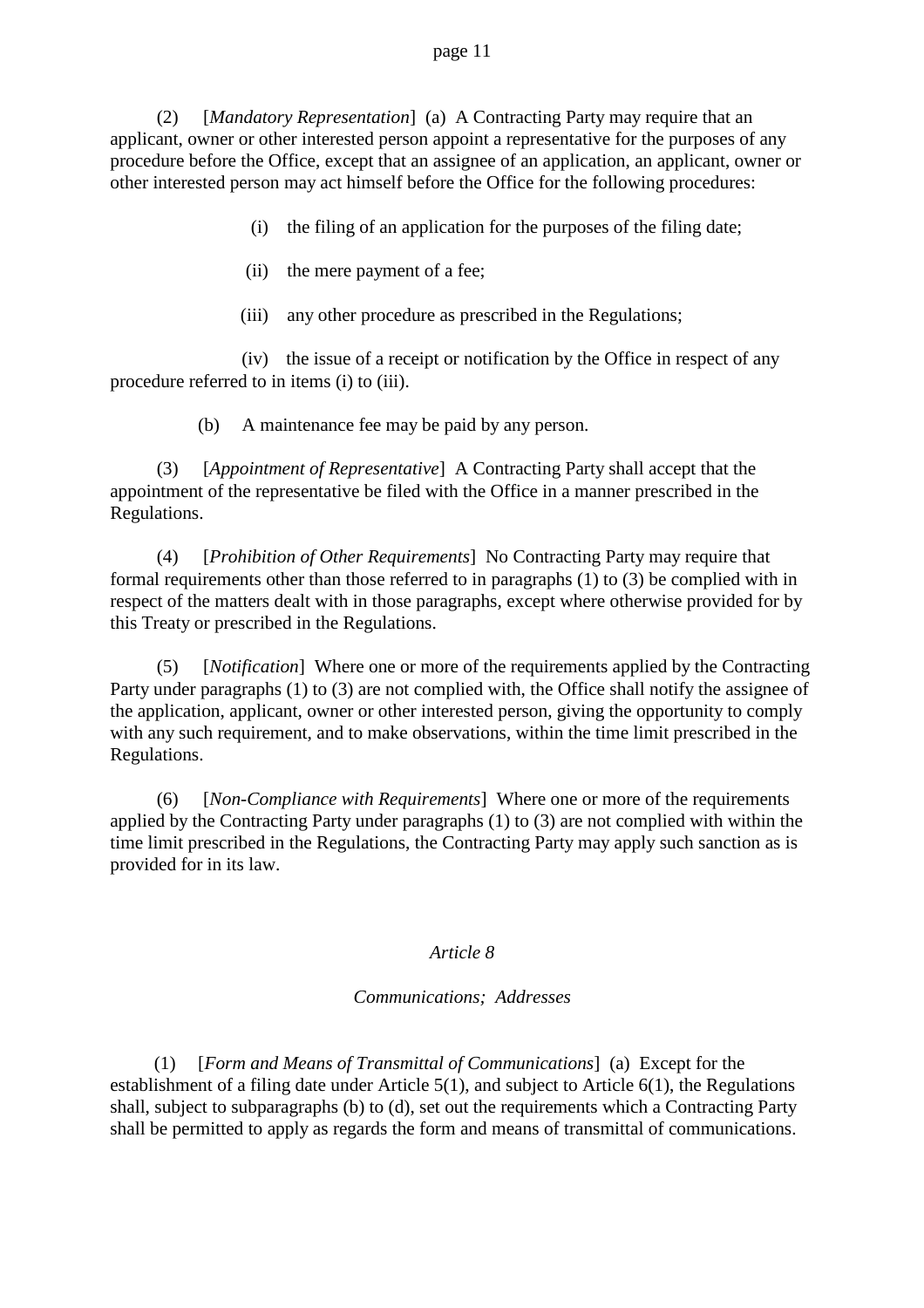(b) No Contracting Party shall be obliged to accept the filing of communications other than on paper.

(c) No Contracting Party shall be obliged to exclude the filing of communications on paper.

(d) A Contracting Party shall accept the filing of communications on paper for the purpose of complying with a time limit.

(2) [*Language of Communications*] A Contracting Party may, except where otherwise provided for by this Treaty or the Regulations, require that a communication be in a language accepted by the Office.

(3) [*Model International Forms*] Notwithstanding paragraph (1)(a), and subject to paragraph (1)(b) and Article 6(2)(b), a Contracting Party shall accept the presentation of the contents of a communication on a Form which corresponds to a Model International Form in respect of such a communication provided for in the Regulations, if any.

(4) [*Signature of Communications*] (a) Where a Contracting Party requires a signature for the purposes of any communication, that Contracting Party shall accept any signature that complies with the requirements prescribed in the Regulations.

(b) No Contracting Party may require the attestation, notarization, authentication, legalization or other certification of any signature which is communicated to its Office, except in respect of any quasi-judicial proceedings or as prescribed in the Regulations.

(c) Subject to subparagraph (b), a Contracting Party may require that evidence be filed with the Office only where the Office may reasonably doubt the authenticity of any signature.

(5) [*Indications in Communications*] A Contracting Party may require that any communication contain one or more indications prescribed in the Regulations.

(6) [*Address for Correspondence, Address for Legal Service and Other Address*] A Contracting Party may, subject to any provisions prescribed in the Regulations, require that an applicant, owner or other interested person indicate in any communication:

- (i) an address for correspondence;
- (ii) an address for legal service;
- (iii) any other address provided for in the Regulations.

(7) [*Notification*] Where one or more of the requirements applied by the Contracting Party under paragraphs (1) to (6) are not complied with in respect of communications, the Office shall notify the applicant, owner or other interested person, giving the opportunity to comply with any such requirement, and to make observations, within the time limit prescribed in the Regulations.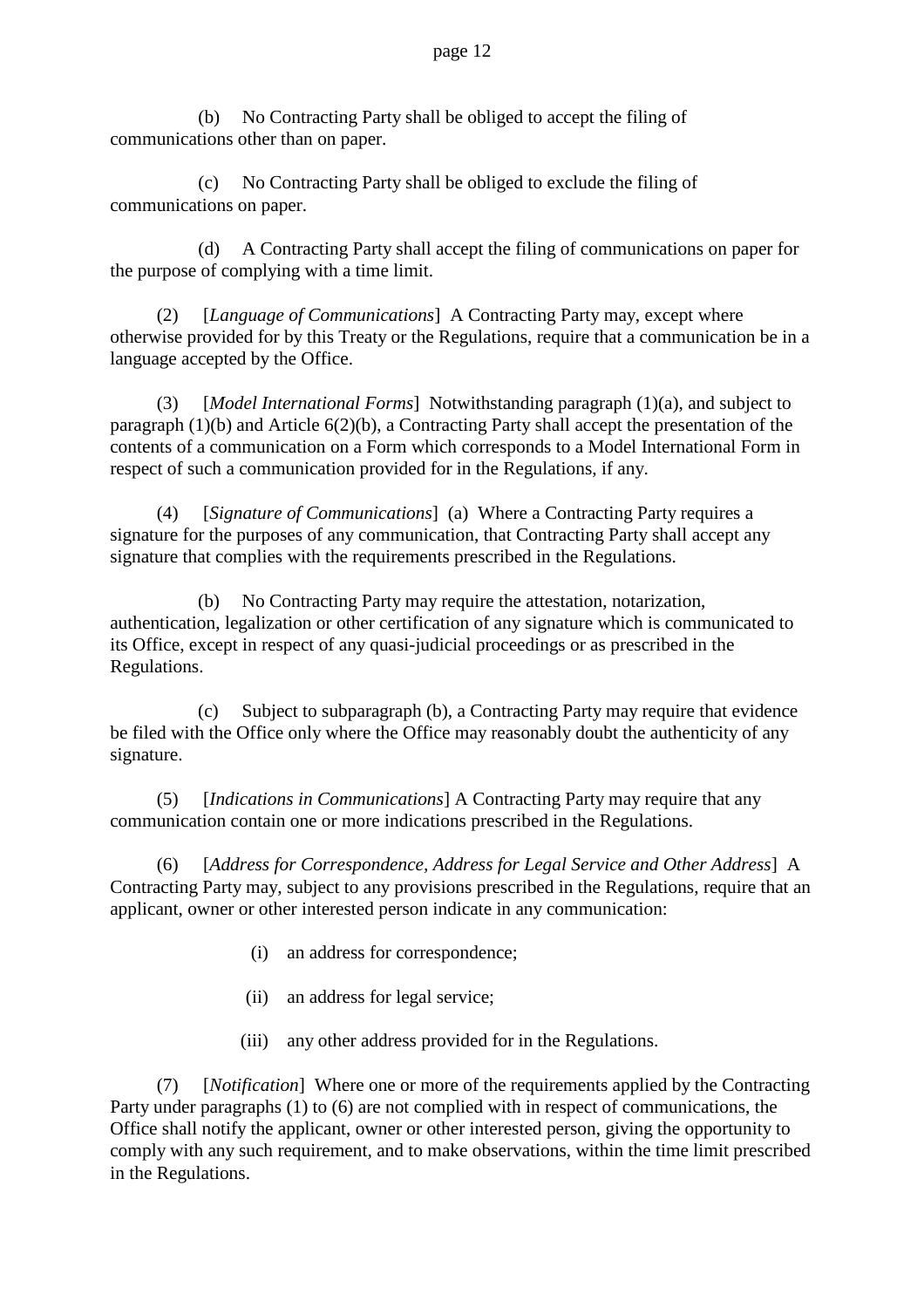(8) [*Non-Compliance with Requirements*] Where one or more of the requirements applied by the Contracting Party under paragraphs (1) to (6) are not complied with within the time limit prescribed in the Regulations, the Contracting Party may, subject to Articles 5 and 10 and to any exceptions prescribed in the Regulations, apply such sanction as is provided for in its law.

#### *Article 9*

#### *Notifications*

(1) [*Sufficient Notification*] Any notification under this Treaty or the Regulations which is sent by the Office to an address for correspondence or address for legal service indicated under Article 8(6), or any other address provided for in the Regulations for the purpose of this provision, and which complies with the provisions with respect to that notification, shall constitute a sufficient notification for the purposes of this Treaty and the Regulations.

(2) [*If Indications Allowing Contact Were Not Filed*] Nothing in this Treaty and in the Regulations shall oblige a Contracting Party to send a notification to an applicant, owner or other interested person, if indications allowing that applicant, owner or other interested person to be contacted have not been filed with the Office.

(3) [*Failure to Notify*] Subject to Article 10(1), where an Office does not notify an applicant, owner or other interested person of a failure to comply with any requirement under this Treaty or the Regulations, that absence of notification does not relieve that applicant, owner or other interested person of the obligation to comply with that requirement.

#### *Article 10*

#### *Validity of Patent; Revocation*

(1) [*Validity of Patent Not Affected by Non-Compliance with Certain Formal Requirements*] Non-compliance with one or more of the formal requirements referred to in Articles  $6(1)$ ,  $(2)$ ,  $(4)$  and  $(5)$  and  $8(1)$  to  $(4)$  with respect to an application may not be a ground for revocation or invalidation of a patent, either totally or in part, except where the non-compliance with the formal requirement occurred as a result of a fraudulent intention.

(2) [*Opportunity to Make Observations, Amendments or Corrections in Case of Intended Revocation or Invalidation*] A patent may not be revoked or invalidated, either totally or in part, without the owner being given the opportunity to make observations on the intended revocation or invalidation, and to make amendments and corrections where permitted under the applicable law, within a reasonable time limit.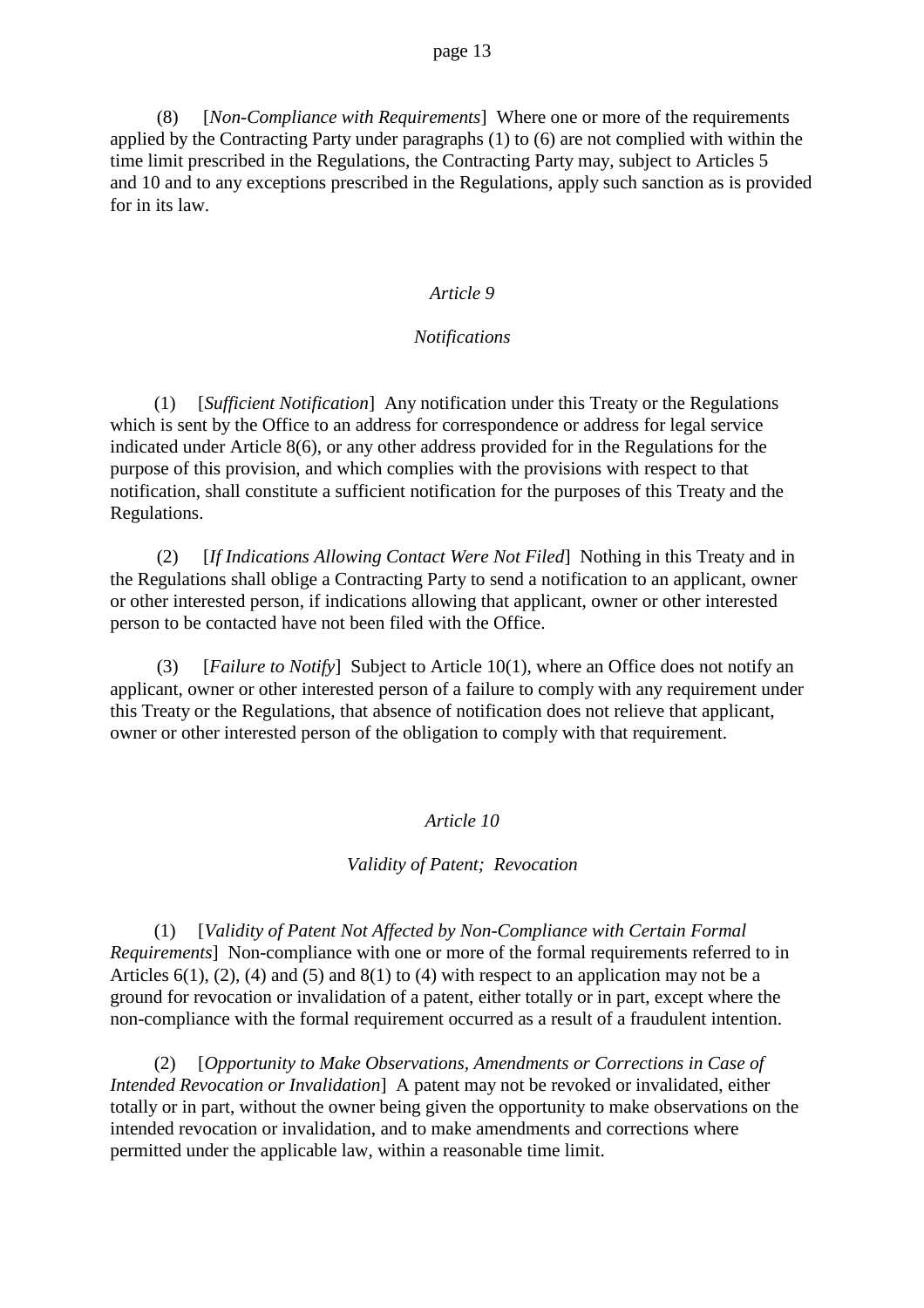(3) [*No Obligation for Special Procedures*] Paragraphs (1) and (2) do not create any obligation to put in place judicial procedures for the enforcement of patent rights distinct from those for the enforcement of law in general.

### *Article 11*

### *Relief in Respect of Time Limits*

(1) [*Extension of Time Limits*] A Contracting Party may provide for the extension, for the period prescribed in the Regulations, of a time limit fixed by the Office for an action in a procedure before the Office in respect of an application or a patent, if a request to that effect is made to the Office in accordance with the requirements prescribed in the Regulations, and the request is filed, at the option of the Contracting Party:

(i) prior to the expiration of the time limit; or

(ii) after the expiration of the time limit, and within the time limit prescribed in the Regulations.

(2) [*Continued Processing*] Where an applicant or owner has failed to comply with a time limit fixed by the Office of a Contracting Party for an action in a procedure before the Office in respect of an application or a patent, and that Contracting Party does not provide for extension of a time limit under paragraph (1)(ii), the Contracting Party shall provide for continued processing with respect to the application or patent and, if necessary, reinstatement of the rights of the applicant or owner with respect to that application or patent, if:

(i) a request to that effect is made to the Office in accordance with the requirements prescribed in the Regulations;

(ii) the request is filed, and all of the requirements in respect of which the time limit for the action concerned applied are complied with, within the time limit prescribed in the Regulations.

(3) [*Exceptions*] No Contracting Party shall be required to provide for the relief referred to in paragraph (1) or (2) with respect to the exceptions prescribed in the Regulations.

(4) [*Fees*] A Contracting Party may require that a fee be paid in respect of a request under paragraph (1) or (2).

(5) [*Prohibition of Other Requirements*] No Contracting Party may require that requirements other than those referred to in paragraphs (1) to (4) be complied with in respect of the relief provided for under paragraph (1) or (2), except where otherwise provided for by this Treaty or prescribed in the Regulations.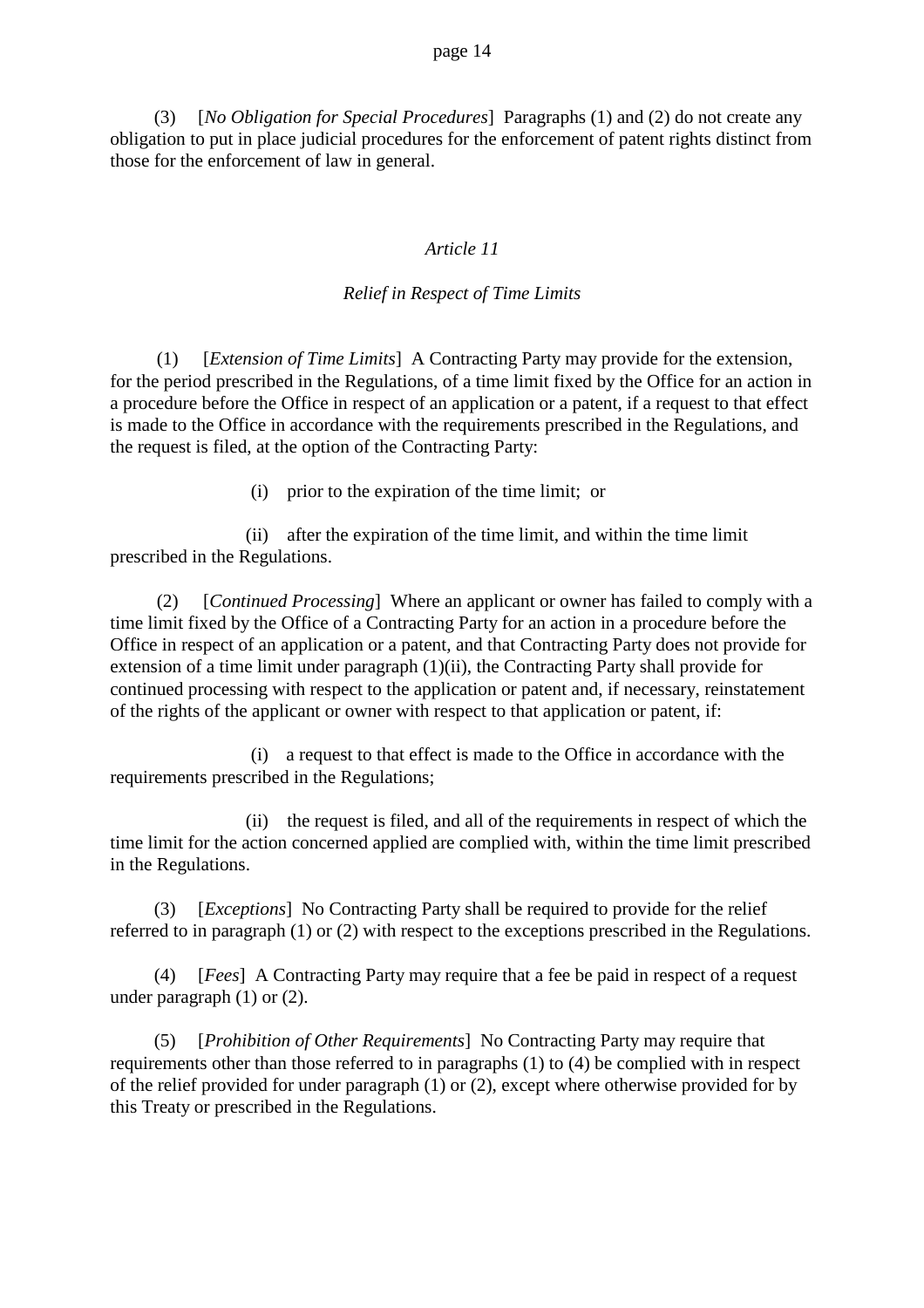(6) [*Opportunity to Make Observations in Case of Intended Refusal*] A request under paragraph (1) or (2) may not be refused without the applicant or owner being given the opportunity to make observations on the intended refusal within a reasonable time limit.

### *Article 12*

### *Reinstatement of Rights After a Finding of Due Care or Unintentionality by the Office*

(1) [*Request*] A Contracting Party shall provide that, where an applicant or owner has failed to comply with a time limit for an action in a procedure before the Office, and that failure has the direct consequence of causing a loss of rights with respect to an application or patent, the Office shall reinstate the rights of the applicant or owner with respect to the application or patent concerned, if:

(i) a request to that effect is made to the Office in accordance with the requirements prescribed in the Regulations;

(ii) the request is filed, and all of the requirements in respect of which the time limit for the said action applied are complied with, within the time limit prescribed in the Regulations;

limit; and

(iii) the request states the reasons for the failure to comply with the time

(iv) the Office finds that the failure to comply with the time limit occurred in spite of due care required by the circumstances having been taken or, at the option of the Contracting Party, that any delay was unintentional.

(2) [*Exceptions*] No Contracting Party shall be required to provide for the reinstatement of rights under paragraph (1) with respect to the exceptions prescribed in the Regulations.

(3) [*Fees*] A Contracting Party may require that a fee be paid in respect of a request under paragraph (1).

(4) [*Evidence*] A Contracting Party may require that a declaration or other evidence in support of the reasons referred to in paragraph (1)(iii) be filed with the Office within a time limit fixed by the Office.

(5) [*Opportunity to Make Observations in Case of Intended Refusal*] A request under paragraph (1) may not be refused, totally or in part, without the requesting party being given the opportunity to make observations on the intended refusal within a reasonable time limit.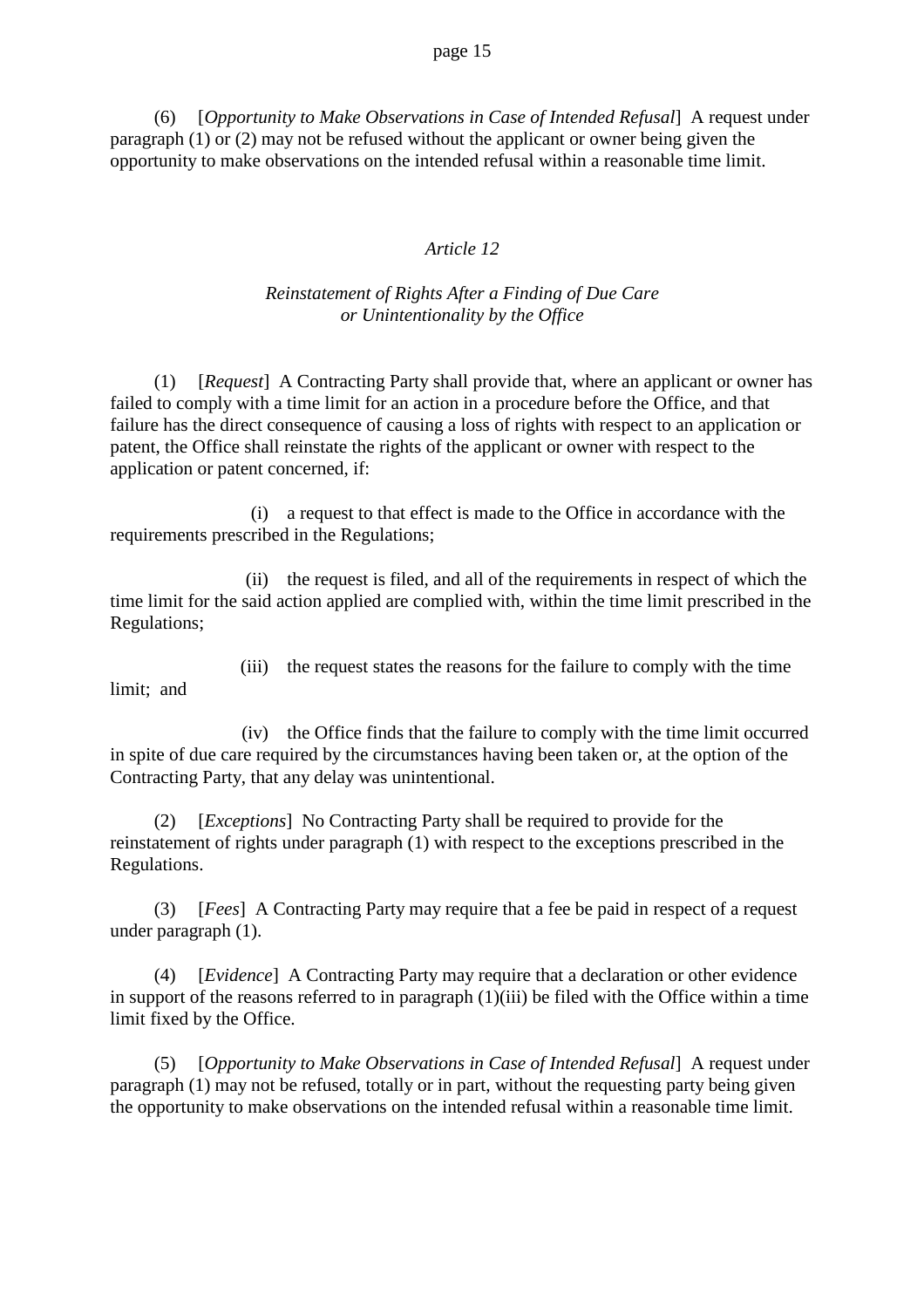### *Article 13*

# *Correction or Addition of Priority Claim; Restoration of Priority Right*

(1) [*Correction or Addition of Priority Claim*] Except where otherwise prescribed in the Regulations, a Contracting Party shall provide for the correction or addition of a priority claim with respect to an application ("the subsequent application"), if:

(i) a request to that effect is made to the Office in accordance with the requirements prescribed in the Regulations;

and

(ii) the request is filed within the time limit prescribed in the Regulations;

(iii) the filing date of the subsequent application is not later than the date of the expiration of the priority period calculated from the filing date of the earliest application whose priority is claimed.

(2) [*Delayed Filing of the Subsequent Application*] Taking into consideration Article 15, a Contracting Party shall provide that, where an application ("the subsequent application") which claims or could have claimed the priority of an earlier application has a filing date which is later than the date on which the priority period expired, but within the time limit prescribed in the Regulations, the Office shall restore the right of priority, if:

(i) a request to that effect is made to the Office in accordance with the requirements prescribed in the Regulations;

(ii) the request is filed within the time limit prescribed in the Regulations;

(iii) the request states the reasons for the failure to comply with the priority

period; and

(iv) the Office finds that the failure to file the subsequent application within the priority period occurred in spite of due care required by the circumstances having been taken or, at the option of the Contracting Party, was unintentional.

(3) [*Failure to File a Copy of Earlier Application*] A Contracting Party shall provide that, where a copy of an earlier application required under Article 6(5) is not filed with the Office within the time limit prescribed in the Regulations pursuant to Article 6, the Office shall restore the right of priority, if:

(i) a request to that effect is made to the Office in accordance with the requirements prescribed in the Regulations;

(ii) the request is filed within the time limit for filing the copy of the earlier application prescribed in the Regulations pursuant to Article 6(5);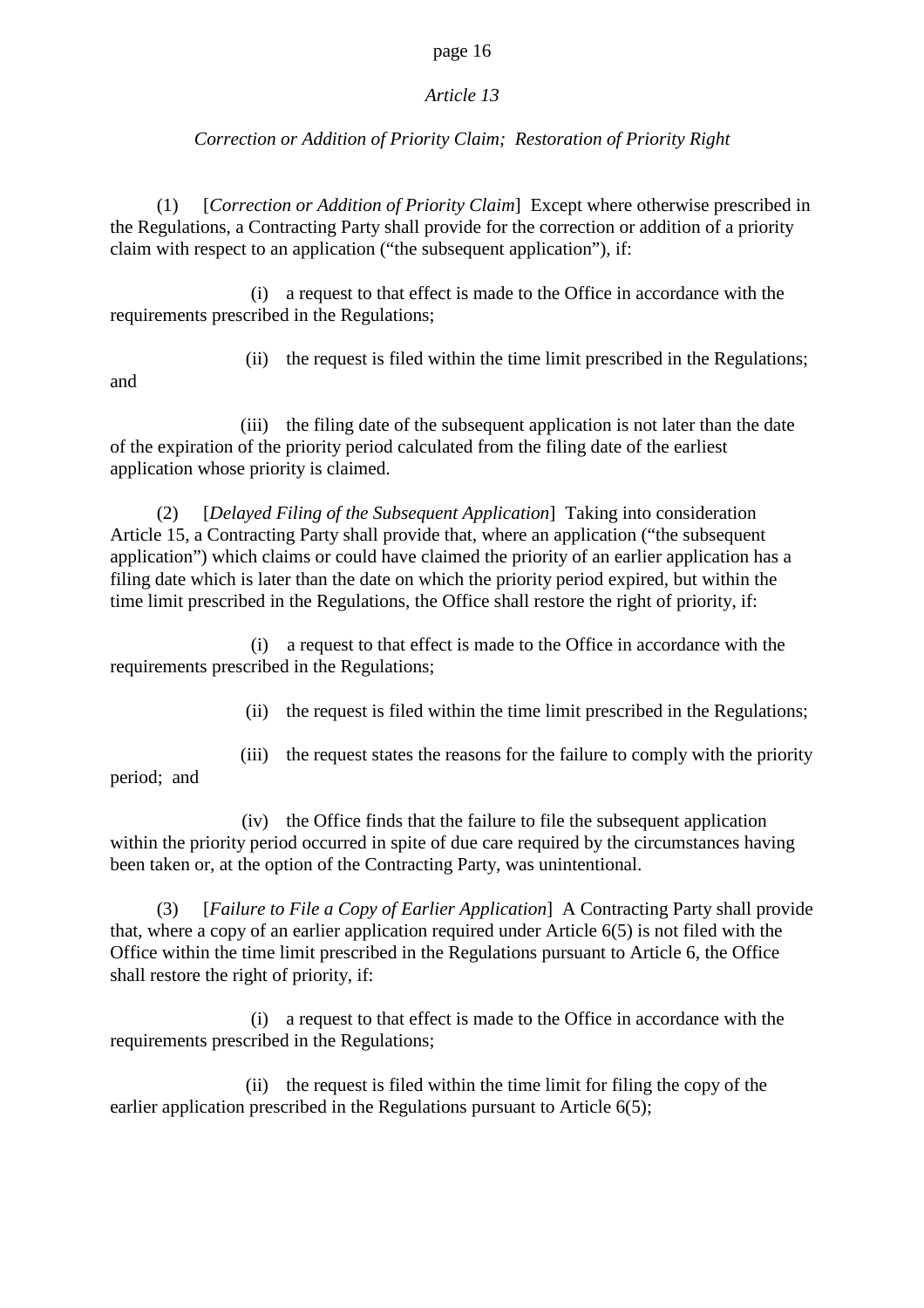(iii) the Office finds that the request for the copy to be provided had been filed with the Office with which the earlier application was filed, within the time limit prescribed in the Regulations; and

(iv) a copy of the earlier application is filed within the time limit prescribed in the Regulations.

(4) [*Fees*] A Contracting Party may require that a fee be paid in respect of a request under paragraphs (1) to (3).

(5) [*Evidence*] A Contracting Party may require that a declaration or other evidence in support of the reasons referred to in paragraph (2)(iii) be filed with the Office within a time limit fixed by the Office.

(6) [*Opportunity to Make Observations in Case of Intended Refusal*] A request under paragraphs (1) to (3) may not be refused, totally or in part, without the requesting party being given the opportunity to make observations on the intended refusal within a reasonable time limit.

### *Article 14*

### *Regulations*

(1) [*Content*] (a) The Regulations annexed to this Treaty provide rules concerning:

(i) matters which this Treaty expressly provides are to be "prescribed in the Regulations";

- (ii) details useful in the implementation of the provisions of this Treaty;
- (iii) administrative requirements, matters or procedures.

(b) The Regulations also provide rules concerning the formal requirements which a Contracting Party shall be permitted to apply in respect of requests for:

- (i) recordation of change in name or address;
- (ii) recordation of change in applicant or owner;
- (iii) recordation of a license or a security interest;
- (iv) correction of a mistake.

(c) The Regulations also provide for the establishment of Model International Forms, and for the establishment of a request Form for the purposes of Article 6(2)(b), by the Assembly, with the assistance of the International Bureau.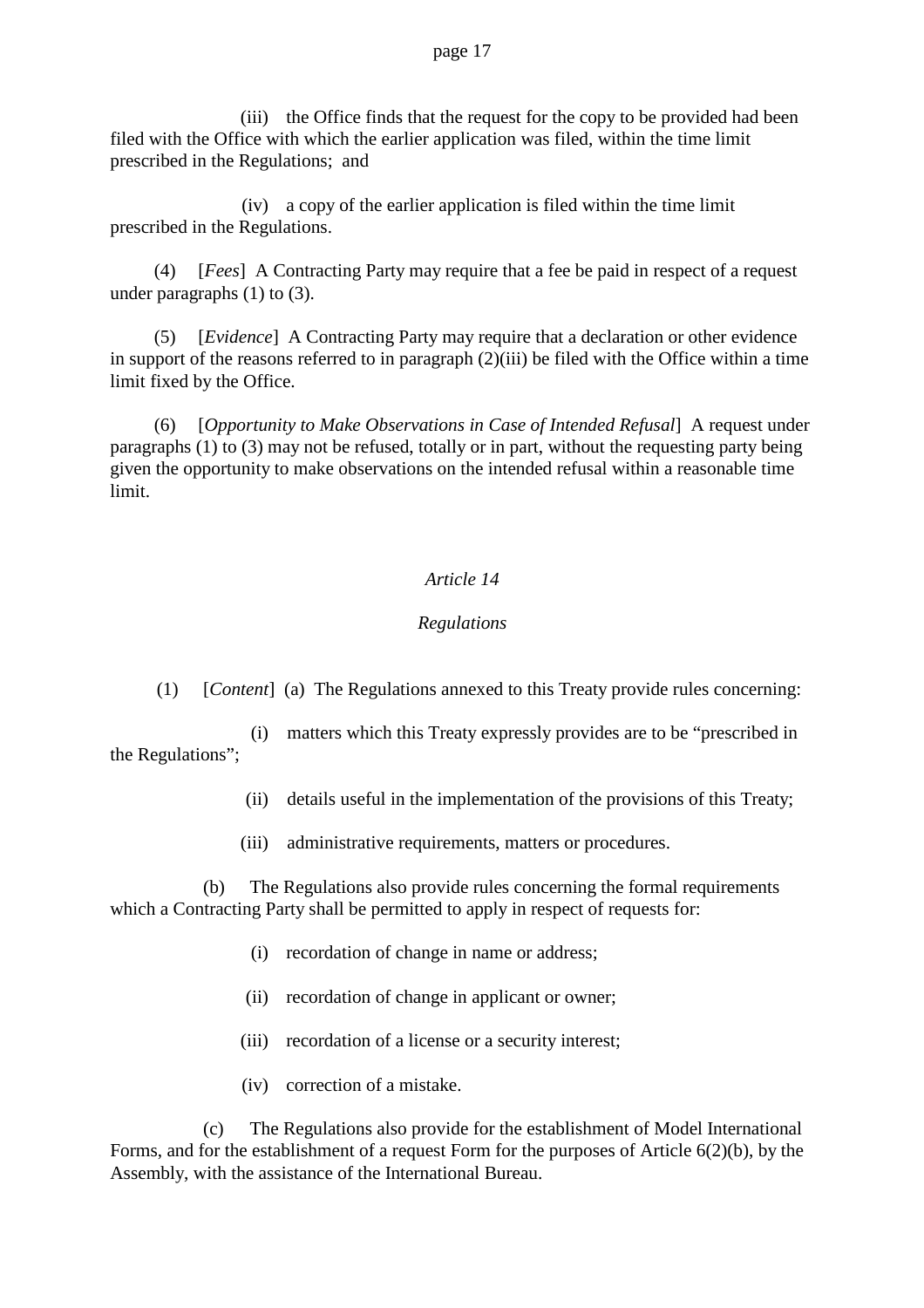(2) [*Amending the Regulations*] Subject to paragraph (3), any amendment of the Regulations shall require three-fourths of the votes cast.

(3) [*Requirement of Unanimity*] (a) The Regulations may specify provisions of the Regulations which may be amended only by unanimity.

(b) Any amendment of the Regulations resulting in the addition of provisions to, or the deletion of provisions from, the provisions specified in the Regulations pursuant to subparagraph (a) shall require unanimity.

(c) In determining whether unanimity is attained, only votes actually cast shall be taken into consideration. Abstentions shall not be considered as votes.

(4) [*Conflict Between the Treaty and the Regulations*] In the case of conflict between the provisions of this Treaty and those of the Regulations, the former shall prevail.

### *Article 15*

#### *Relation to the Paris Convention*

(1) [*Obligation to Comply with the Paris Convention*] Each Contracting Party shall comply with the provisions of the Paris Convention which concern patents.

(2) [*Obligations and Rights Under the Paris Convention*] (a) Nothing in this Treaty shall derogate from obligations that Contracting Parties have to each other under the Paris Convention.

(b) Nothing in this Treaty shall derogate from rights that applicants and owners enjoy under the Paris Convention.

#### *Article 16*

*Effect of Revisions, Amendments and Modifications of the Patent Cooperation Treaty*

(1) [*Applicability of Revisions, Amendments and Modifications of the Patent Cooperation Treaty*] Subject to paragraph (2), any revision, amendment or modification of the Patent Cooperation Treaty made after June 2, 2000, which is consistent with the Articles of this Treaty, shall apply for the purposes of this Treaty and the Regulations if the Assembly so decides, in the particular case, by three-fourths of the votes cast.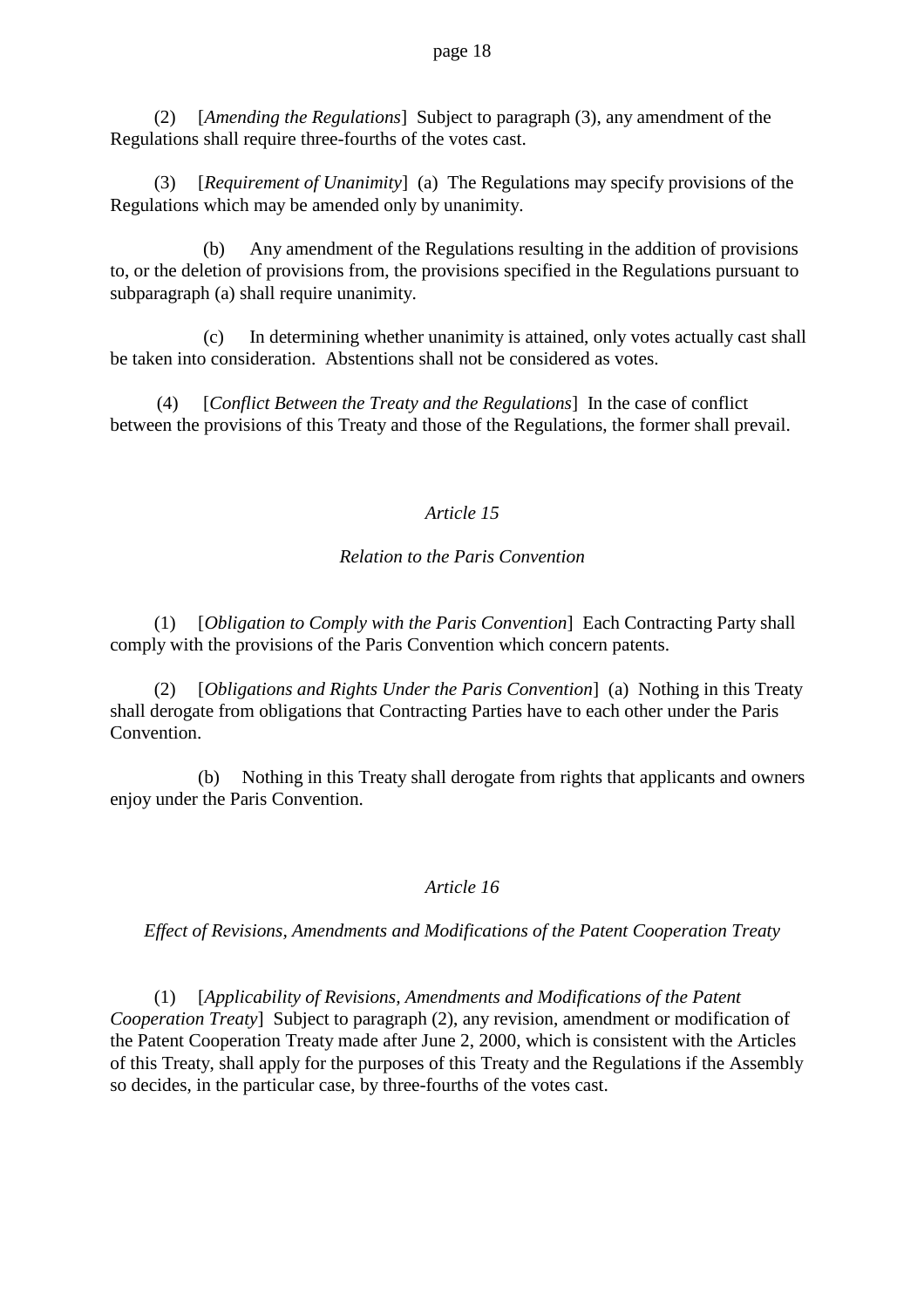(2) [*Non-Applicability of Transitional Provisions of the Patent Cooperation Treaty*] Any provision of the Patent Cooperation Treaty, by virtue of which a revised, amended or modified provision of that Treaty does not apply to a State party to it, or to the Office of or acting for such a State, for as long as the latter provision is incompatible with the law applied by that State or Office, shall not apply for the purposes of this Treaty and the Regulations.

#### *Article 17*

#### *Assembly*

(1) [*Composition*] (a) The Contracting Parties shall have an Assembly.

(b) Each Contracting Party shall be represented in the Assembly by one delegate, who may be assisted by alternate delegates, advisors and experts. Each delegate may represent only one Contracting Party.

(2) [*Tasks*] The Assembly shall:

(i) deal with matters concerning the maintenance and development of this Treaty and the application and operation of this Treaty;

(ii) establish Model International Forms, and the request Form, referred to in Article 14(1)(c), with the assistance of the International Bureau;

(iii) amend the Regulations;

(iv) determine the conditions for the date of application of each Model International Form, and the request Form, referred to in item (ii), and each amendment referred to in item (iii);

(v) decide, pursuant to Article 16(1), whether any revision, amendment or modification of the Patent Cooperation Treaty shall apply for the purposes of this Treaty and the Regulations;

(vi) perform such other functions as are appropriate under this Treaty.

(3) [*Quorum*] (a) One-half of the members of the Assembly which are States shall constitute a quorum.

(b) Notwithstanding subparagraph (a), if, in any session, the number of the members of the Assembly which are States and are represented is less than one-half but equal to or more than one-third of the members of the Assembly which are States, the Assembly may make decisions but, with the exception of decisions concerning its own procedure, all such decisions shall take effect only if the conditions set forth hereinafter are fulfilled. The International Bureau shall communicate the said decisions to the members of the Assembly which are States and were not represented and shall invite them to express in writing their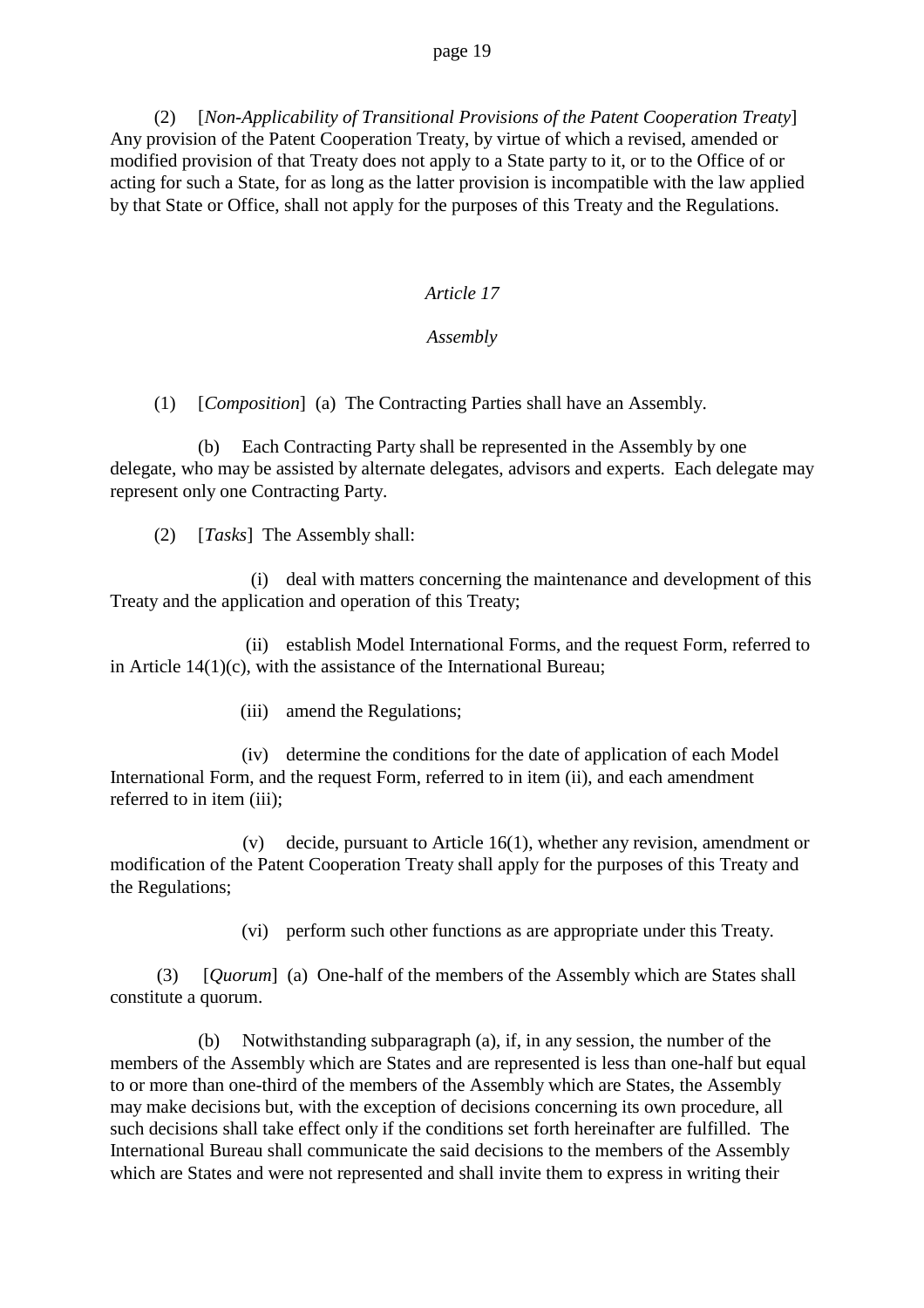vote or abstention within a period of three months from the date of the communication. If, at the expiration of this period, the number of such members having thus expressed their vote or abstention attains the number of the members which was lacking for attaining the quorum in the session itself, such decisions shall take effect, provided that at the same time the required majority still obtains.

(4) [*Taking Decisions in the Assembly*] (a) The Assembly shall endeavor to take its decisions by consensus.

(b) Where a decision cannot be arrived at by consensus, the matter at issue shall be decided by voting. In such a case:

(i) each Contracting Party that is a State shall have one vote and shall vote only in its own name; and

(ii) any Contracting Party that is an intergovernmental organization may participate in the vote, in place of its Member States, with a number of votes equal to the number of its Member States which are party to this Treaty. No such intergovernmental organization shall participate in the vote if any one of its Member States exercises its right to vote and *vice versa*. In addition, no such intergovernmental organization shall participate in the vote if any one of its Member States party to this Treaty is a Member State of another such intergovernmental organization and that other intergovernmental organization participates in that vote.

(5) [*Majorities*] (a) Subject to Articles 14(2) and (3), 16(1) and 19(3), the decisions of the Assembly shall require two-thirds of the votes cast.

(b) In determining whether the required majority is attained, only votes actually cast shall be taken into consideration. Abstentions shall not be considered as votes.

(6) [*Sessions*] The Assembly shall meet in ordinary session once every two years upon convocation by the Director General.

(7) [*Rules of Procedure*] The Assembly shall establish its own rules of procedure, including rules for the convocation of extraordinary sessions.

### *Article 18*

#### *International Bureau*

(1) [*Administrative Tasks*] (a) The International Bureau shall perform the administrative tasks concerning this Treaty.

(b) In particular, the International Bureau shall prepare the meetings and provide the secretariat of the Assembly and of such committees of experts and working groups as may be established by the Assembly.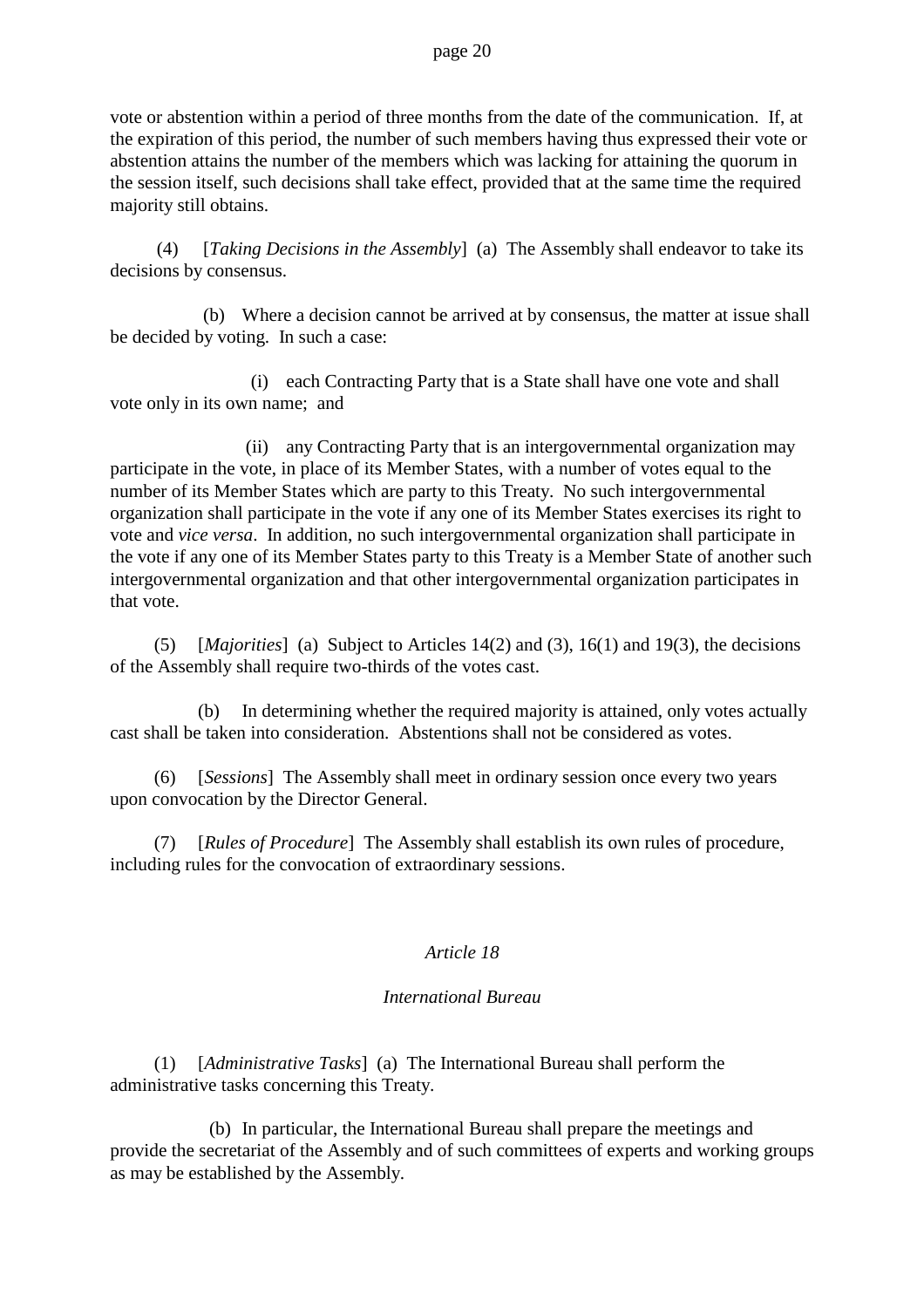(2) [*Meetings Other than Sessions of the Assembly*] The Director General shall convene any committee and working group established by the Assembly.

(3) [*Role of the International Bureau in the Assembly and Other Meetings*] (a) The Director General and persons designated by the Director General shall participate, without the right to vote, in all meetings of the Assembly, the committees and working groups established by the Assembly.

(b) The Director General or a staff member designated by the Director General shall be *ex officio* secretary of the Assembly, and of the committees and working groups referred to in subparagraph (a).

(4) [*Conferences*] (a) The International Bureau shall, in accordance with the directions of the Assembly, make the preparations for any revision conferences.

(b) The International Bureau may consult with member States of the Organization, intergovernmental organizations and international and national non-governmental organizations concerning the said preparations.

(c) The Director General and persons designated by the Director General shall take part, without the right to vote, in the discussions at revision conferences.

(5) [*Other Tasks*] The International Bureau shall carry out any other tasks assigned to it in relation to this Treaty.

# *Article 19*

# *Revisions*

(1) [*Revision of the Treaty*] Subject to paragraph (2), this Treaty may be revised by a conference of the Contracting Parties. The convocation of any revision conference shall be decided by the Assembly.

(2) [*Revision or Amendment of Certain Provisions of the Treaty*] Article 17(2) and (6) may be amended either by a revision conference, or by the Assembly according to the provisions of paragraph (3).

(3) [*Amendment by the Assembly of Certain Provisions of the Treaty*] (a) Proposals for the amendment by the Assembly of Article 17(2) and (6) may be initiated by any Contracting Party or by the Director General. Such proposals shall be communicated by the Director General to the Contracting Parties at least six months in advance of their consideration by the Assembly.

(b) Adoption of any amendment to the provisions referred to in subparagraph (a) shall require three-fourths of the votes cast.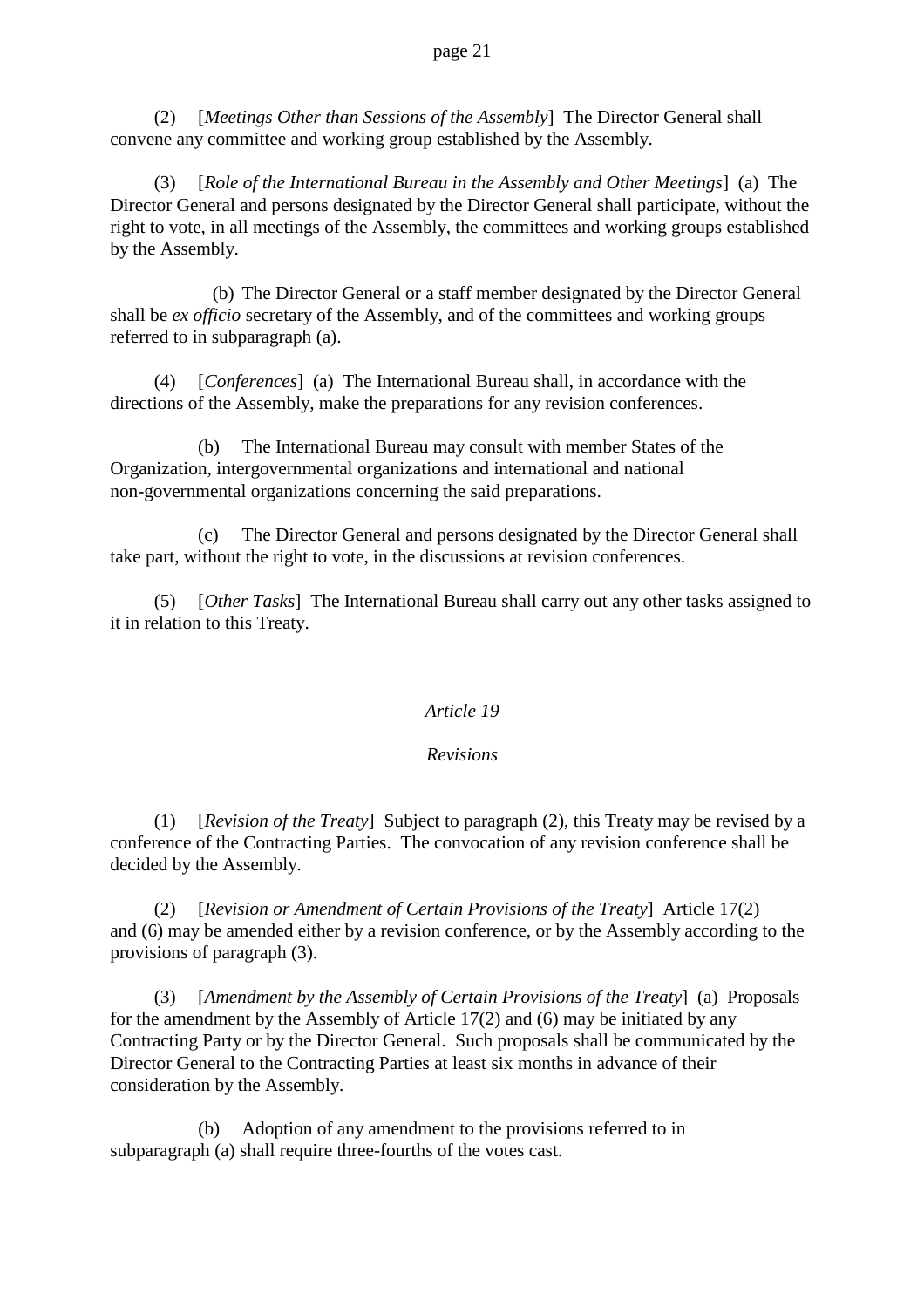(c) Any amendment to the provisions referred to in subparagraph (a) shall enter into force one month after written notifications of acceptance, effected in accordance with their respective constitutional processes, have been received by the Director General from three-fourths of the Contracting Parties which were members of the Assembly at the time the Assembly adopted the amendment. Any amendment to the said provisions thus accepted shall bind all the Contracting Parties at the time the amendment enters into force, and States and intergovernmental organizations which become Contracting Parties at a subsequent date.

#### *Article 20*

#### *Becoming Party to the Treaty*

(1) [*States*] Any State which is party to the Paris Convention or which is a member of the Organization, and in respect of which patents may be granted, either through the State's own Office or through the Office of another State or intergovernmental organization, may become party to this Treaty*.*

(2) [*Intergovernmental Organizations*] Any intergovernmental organization may become party to this Treaty if at least one member State of that intergovernmental organization is party to the Paris Convention or a member of the Organization, and the intergovernmental organization declares that it has been duly authorized, in accordance with its internal procedures, to become party to this Treaty, and declares that:

(i) it is competent to grant patents with effect for its member States; or

(ii) it is competent in respect of, and has its own legislation binding on all its member States concerning, matters covered by this Treaty, and it has, or has charged, a regional Office for the purpose of granting patents with effect in its territory in accordance with that legislation.

Subject to paragraph (3), any such declaration shall be made at the time of the deposit of the instrument of ratification or accession.

(3) [*Regional Patent Organizations*] The European Patent Organisation, the Eurasian Patent Organization and the African Regional Industrial Property Organization, having made the declaration referred to in paragraph (2)(i) or (ii) in the Diplomatic Conference that has adopted this Treaty, may become party to this Treaty as an intergovernmental organization, if it declares, at the time of the deposit of the instrument of ratification or accession that it has been duly authorized, in accordance with its internal procedures, to become party to this Treaty.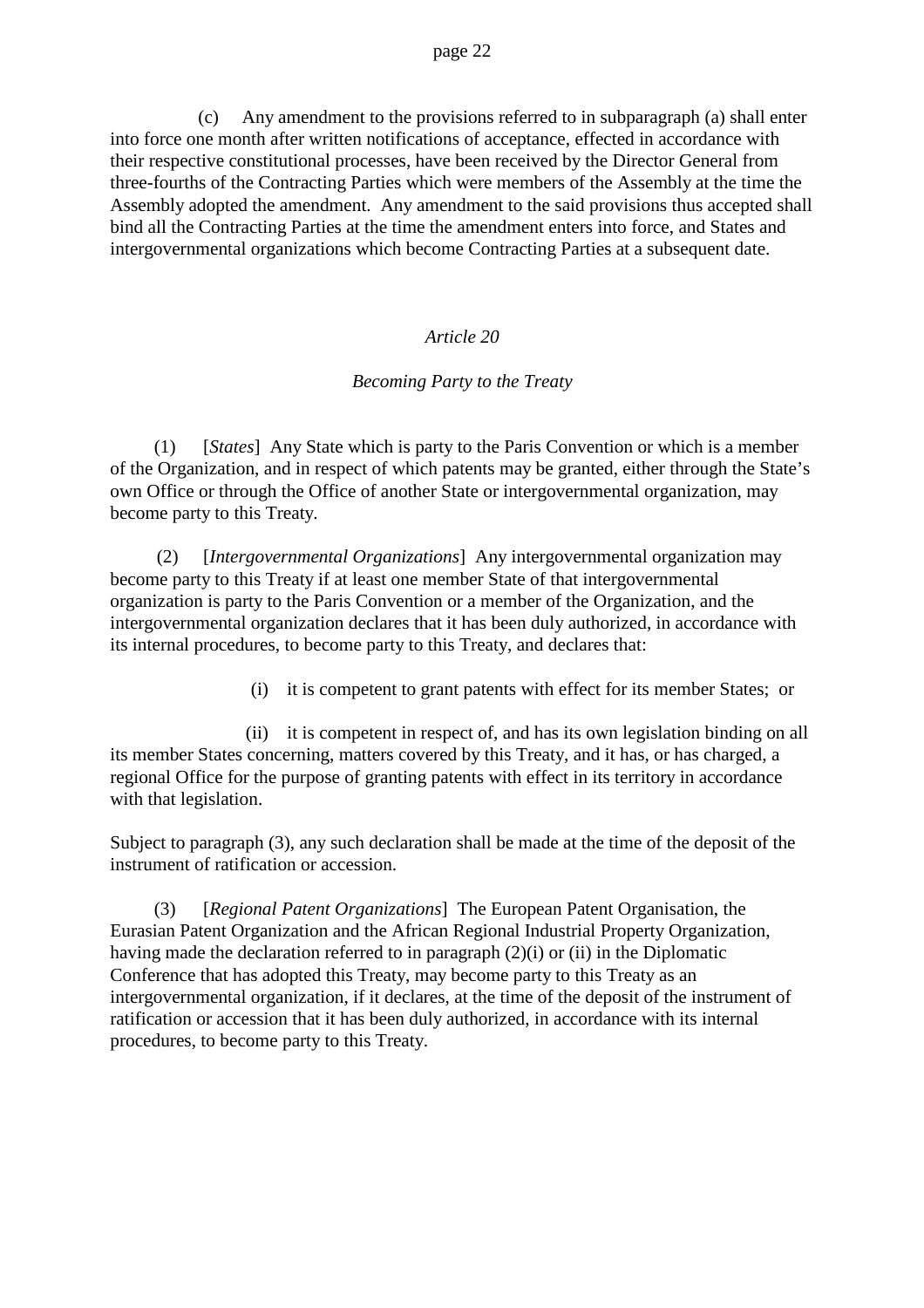(4) [*Ratification or Accession*] Any State or intergovernmental organization satisfying the requirements in paragraph  $(1)$ ,  $(2)$  or  $(3)$  may deposit:

- (i) an instrument of ratification if it has signed this Treaty; or
- (ii) an instrument of accession if it has not signed this Treaty.

### *Article 21*

#### *Entry into Force; Effective Dates of Ratifications and Accessions*

(1) [*Entry into Force of this Treaty*] This Treaty shall enter into force three months after ten instruments of ratification or accession by States have been deposited with the Director General.

(2) [*Effective Dates of Ratifications and Accessions*] This Treaty shall bind:

(i) the ten States referred to in paragraph (1), from the date on which this Treaty has entered into force;

(ii) each other State, from the expiration of three months after the date on which the State has deposited its instrument of ratification or accession with the Director General, or from any later date indicated in that instrument, but no later than six months after the date of such deposit;

(iii) each of the European Patent Organisation, the Eurasian Patent Organization and the African Regional Industrial Property Organization, from the expiration of three months after the deposit of its instrument of ratification or accession, or from any later date indicated in that instrument, but no later than six months after the date of such deposit, if such instrument has been deposited after the entry into force of this Treaty according to paragraph (1), or three months after the entry into force of this Treaty if such instrument has been deposited before the entry into force of this Treaty;

(iv) any other intergovernmental organization that is eligible to become party to this Treaty, from the expiration of three months after the deposit of its instrument of ratification or accession, or from any later date indicated in that instrument, but no later than six months after the date of such deposit.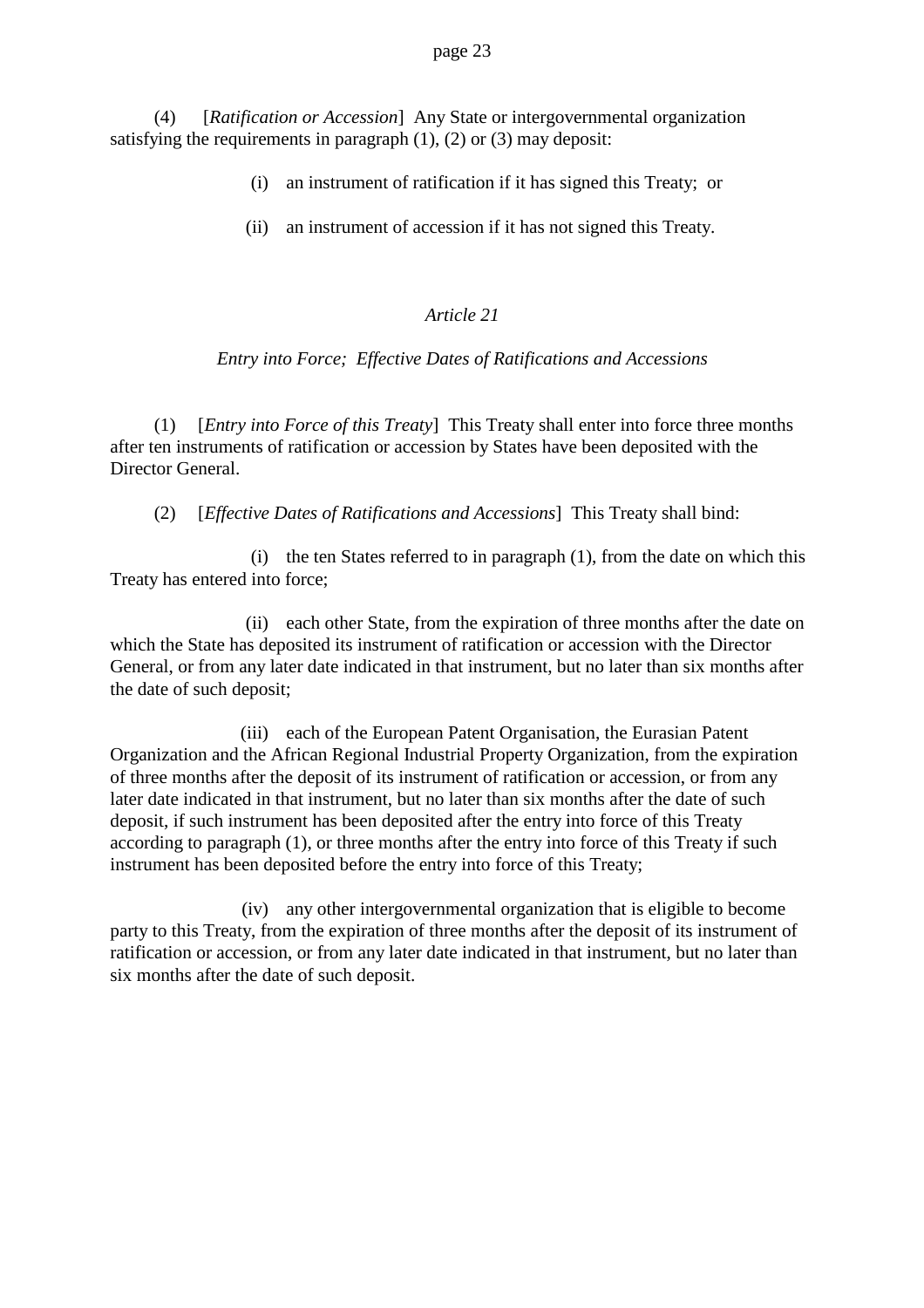### *Article 22*

### *Application of the Treaty to Existing Applications and Patents*

(1) [*Principle*] Subject to paragraph (2), a Contracting Party shall apply the provisions of this Treaty and the Regulations, other than Articles 5 and 6(1) and (2) and related Regulations, to applications which are pending, and to patents which are in force, on the date on which this Treaty binds that Contracting Party under Article 21.

(2) [*Procedures*] No Contracting Party shall be obliged to apply the provisions of this Treaty and the Regulations to any procedure in proceedings with respect to applications and patents referred to in paragraph (1), if such procedure commenced before the date on which this Treaty binds that Contracting Party under Article 21.

#### *Article 23*

#### *Reservations*

(1) [*Reservation*] Any State or intergovernmental organization may declare through a reservation that the provisions of Article 6(1) shall not apply to any requirement relating to unity of invention applicable under the Patent Cooperation Treaty to an international application.

(2) [*Modalities*] Any reservation under paragraph (1) shall be made in a declaration accompanying the instrument of ratification of, or accession to, this Treaty of the State or intergovernmental organization making the reservation.

(3) [*Withdrawal*] Any reservation under paragraph (1) may be withdrawn at any time.

(4) [*Prohibition of Other Reservations*] No reservation to this Treaty other than the reservation allowed under paragraph (1) shall be permitted.

### *Article 24*

#### *Denunciation of the Treaty*

(1) [*Notification*] Any Contracting Party may denounce this Treaty by notification addressed to the Director General.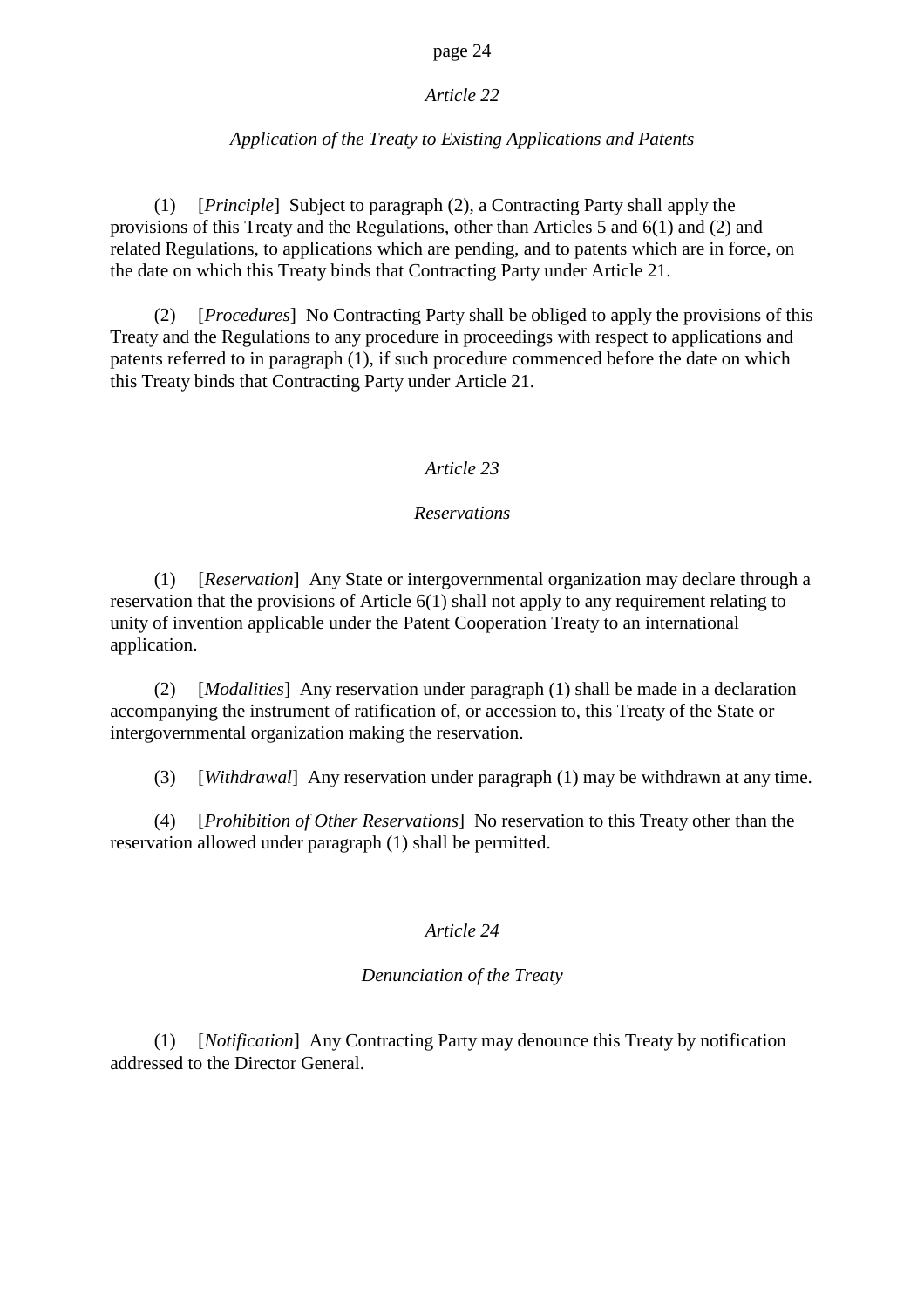(2) [*Effective Date*] Any denunciation shall take effect one year from the date on which the Director General has received the notification or at any later date indicated in the notification. It shall not affect the application of this Treaty to any application pending or any patent in force in respect of the denouncing Contracting Party at the time of the coming into effect of the denunciation.

#### *Article 25*

#### *Languages of the Treaty*

(1) [*Authentic Texts*] This Treaty is signed in a single original in the English, Arabic, Chinese, French, Russian and Spanish languages, all texts being equally and exclusively authentic.

(2) [*Official Texts*] An official text in any language other than those referred to in paragraph (1) shall be established by the Director General, after consultation with the interested parties. For the purposes of this paragraph, interested party means any State which is party to the Treaty, or is eligible to become party to the Treaty under Article 20(1), whose official language, or one of whose official languages, is involved, and the European Patent Organisation, the Eurasian Patent Organization and the African Regional Industrial Property Organization and any other intergovernmental organization that is party to the Treaty, or may become party to the Treaty, if one of its official languages is involved.

(3) [*Authentic Texts to Prevail*] In case of differences of opinion on interpretation between authentic and official texts, the authentic texts shall prevail.

#### *Article 26*

#### *Signature of the Treaty*

The Treaty shall remain open for signature by any State that is eligible for becoming party to the Treaty under Article 20(1) and by the European Patent Organisation, the Eurasian Patent Organization and the African Regional Industrial Property Organization at the headquarters of the Organization for one year after its adoption.